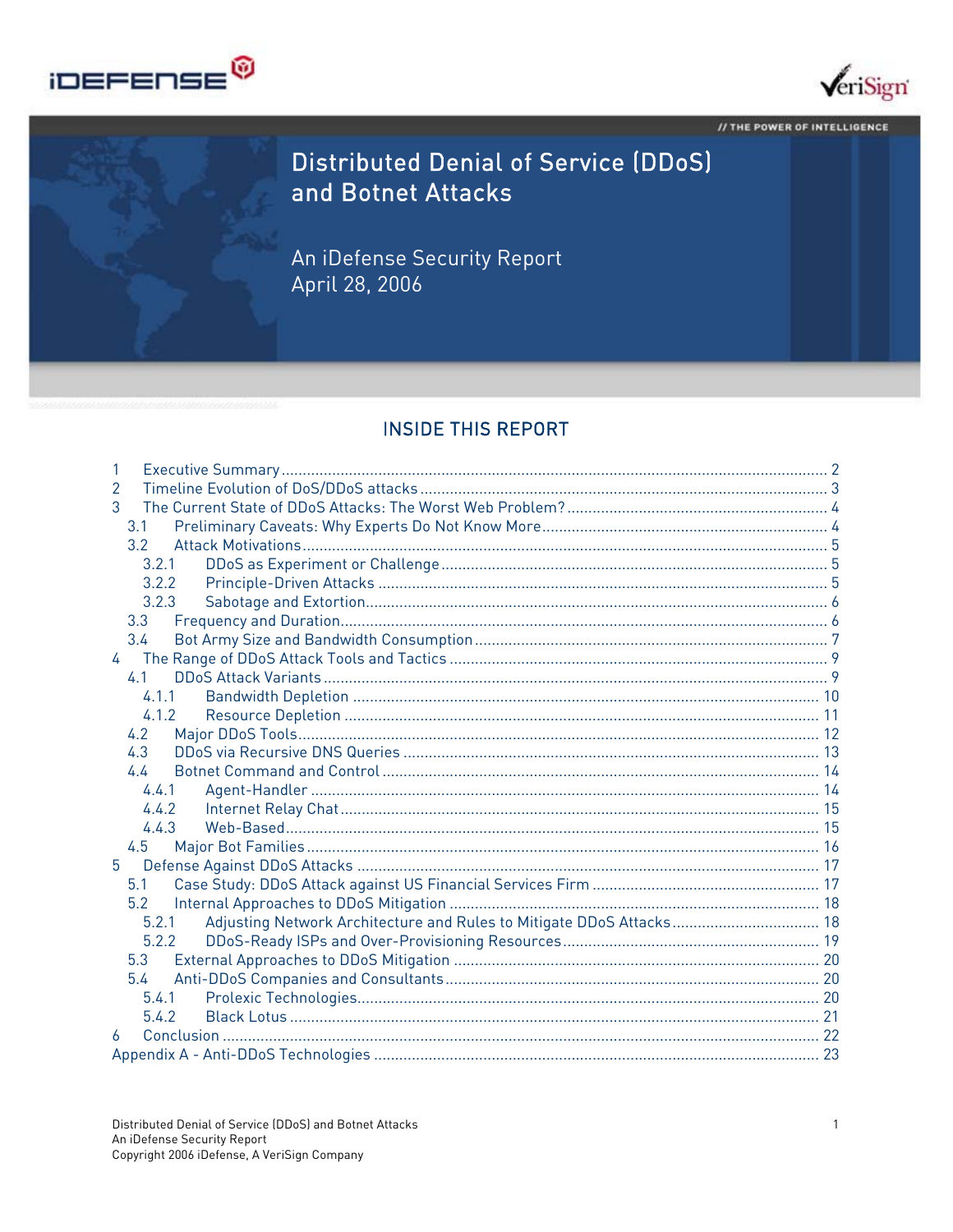## <span id="page-1-0"></span>1 Executive Summary

The distributed denial of service (DDoS) attack is among the most potentially costly and intractable cyber threats facing technology-dependent companies today. DDoS attacks are also more frequent, larger and more costly than ever before, and the number of available "zombie" computers in the wild is greater than ever. The commanders of bot armies are more numerous, more sophisticated, harder to identify and have better tools than at any time in the past, and these trends will continue for the foreseeable future. This report discusses why and what DDoS mitigation and prevention strategies are used to keep technologydriven organizations in business today, and how early DoS attacks evolved into present-day techniques.

There are many different variants of DDoS attack, but these can generally be classified as one of two types: agent-handler attacks or resource depletion attacks. While each attack type has different strengths and weaknesses (depending largely upon the type of system targeted), one of the more relevant trends that attackers are currently showing is the propensity to use multiple attack tools in "waves" constituting a single attack. This technique increases the necessary skill required to launch such attacks, but it also increases their severity and problems for mitigation.

A wide variety of mitigation tools exist, either in the form of tools that can be bought and integrated into one's network or in the form of services procured from firms. Again, the size of the network, its available bandwidth and the expertise of its staff determines whether any of these mitigation tools would be redundant or unnecessary. However, given the increasing scope and seriousness of attacks, companies may wish to evaluate several of the most capable DDoS mitigation services, especially those provided by Prolexic and Arbor Networks. Moreover, the size and notoriety of most large corporate networks should ensure the focused assistance of its preferred ISPs.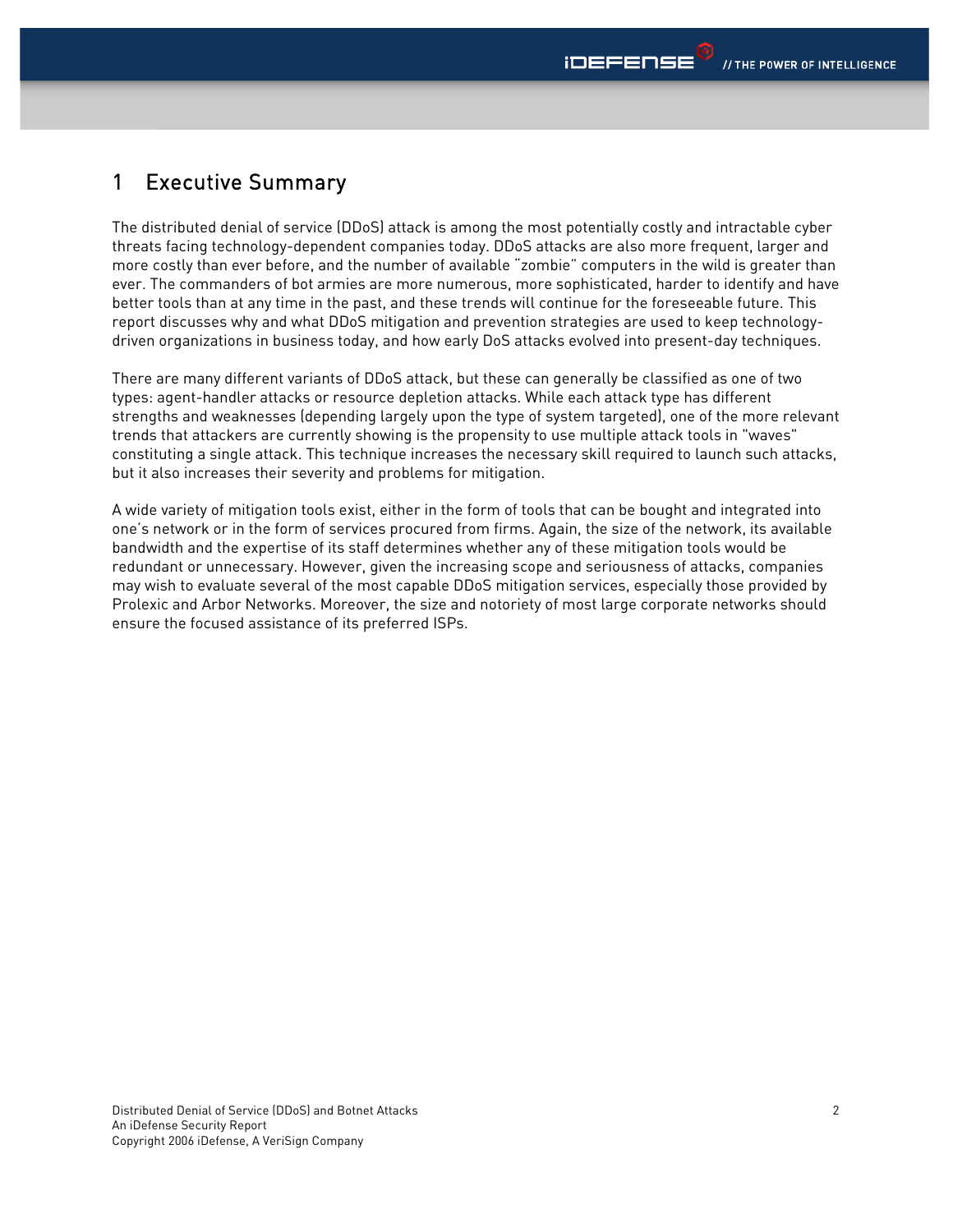

## <span id="page-2-0"></span>2 Timeline Evolution of DoS/DDoS attacks

The evolution of DoS and botnet attacks

The sophistication of DoS attacks has increased, even though the average attacker need not be as technically proficient as in the past because so much of the pre-attack organizational process has been automated. Indeed, as soon as attackers master the basics of a new technique, automation tools tend to appear quickly thereafter. This, in turn, offers a wider range of options for lesser-skilled attackers (i.e., "script kiddies") to build or simply purchase bots. In addition, these tools enable attackers to take advantage of newfound vulnerabilities quickly, before they can be patched, and to "recruit" many more zombie computers. Indeed, since the mid-1990s, not only have bot-management tools grown in power and efficiency, but so also have the malicious code variants used to infect the zombies. Since the emergence of DDoS attacks, specifically flood attacks, botnet controllers have begun to rent their armies in full or in part to anyone willing to pay the price. It is generally suspected that many of these new botsfor-hire are used for spamming and mass visitations to "pay-per-click" sites, although the armies used for attacks have also increased. Ultimately, the result has been an increasingly diverse and growing bot population organized in more transient clusters that can be easily disaggregated and employed in a wider range of tasks.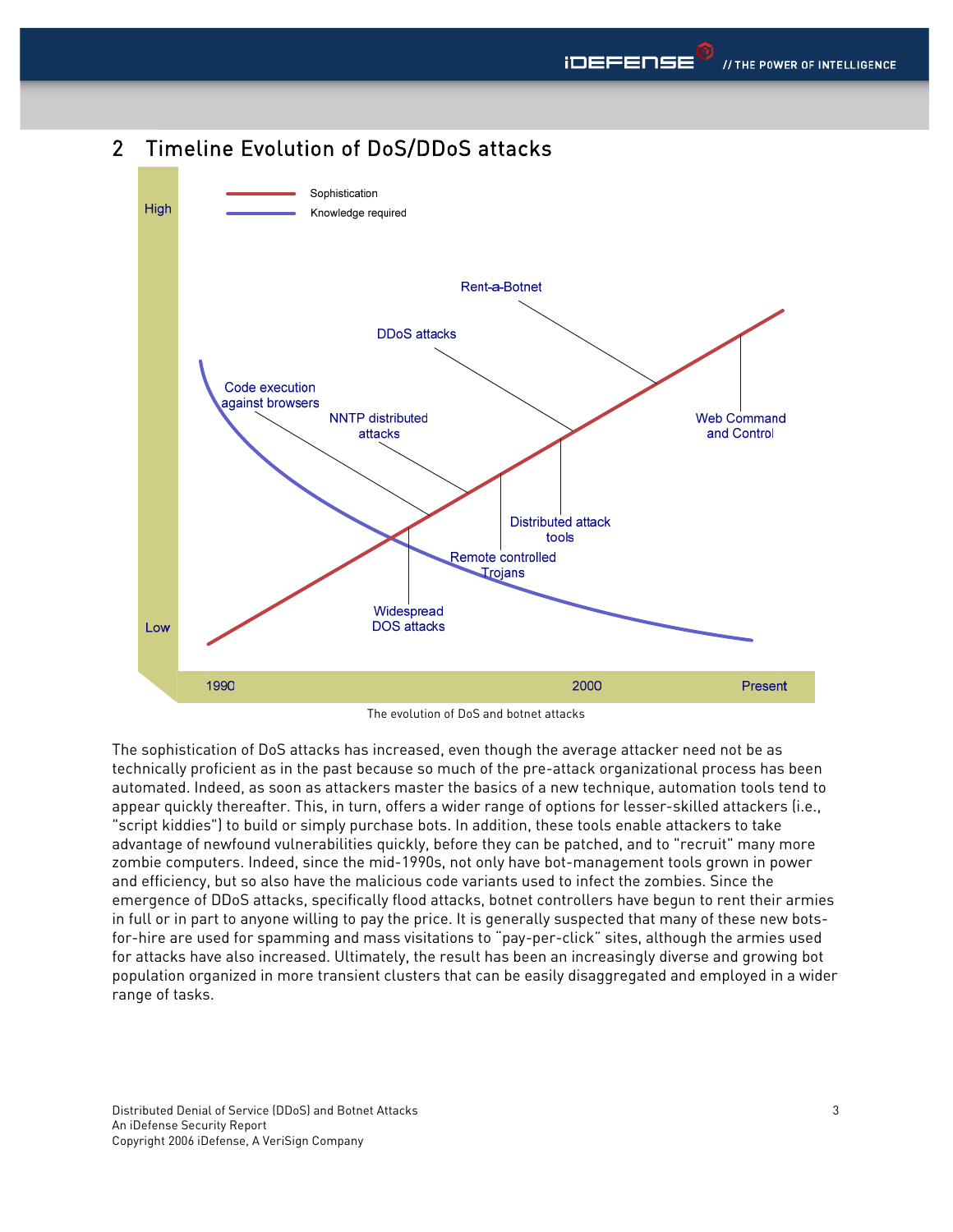## <span id="page-3-0"></span>3 The Current State of DDoS Attacks: The Worst Web Problem?

### 3.1 Preliminary Caveats: Why Experts Do Not Know More

Few topics in information security are as difficult to study or as hampered by self-interested obfuscation as the DDoS threat. The past several years has produced an extensive body of literature on DDoS tactics and mitigation techniques, though the problem continues to defy deep understanding. Information security officers, consultants, hackers, journalists, academics and government employees have all offered their experiences and analyses. There now exist dozens of books and hundreds, if not thousands, of book chapters, articles and web pages devoted to the investigation of DDoS attacks. Despite the hard work of so many researchers, expert consensus exists only on the most basic and general aspects of the issue. For instance, most experts agree on a generic typology of DDoS attacks, and virtually all agree that attacks are growing more frequent, more powerful, more nuanced and more difficult to detect. Beyond these obvious assessments, consensus collapses.

Of course, the greatest impediment to an accurate understanding of the threat is the marked lack of useful data. There are three important and presently insoluble reasons for this. First, any company that has experienced a DDoS attack has few incentives to report it. The traffic logs of each user could be valuable pieces of evidence were they ever aggregated with a multitude of other such records; individual logs alone can provide some insight, but nothing approaching an understanding of the true scope and severity of the problem. The primary disincentives to release such logs are, of course, negative publicity and potential legal liability for negligence.

Second, there is no widely agreed-upon method that researchers might achieve a reliable, indirect inference about global DDoS activity, although many have tried. Some innovative researches have crafted highly creative and mathematically complex models to approximate the activity of botnets. Honeynets and "backscatter" analysis are two of the more promising approaches, but even these studies only served to illustrate the utility of the methods, rather than uncovering conclusive patterns in the data (see for instance, D. Moore, G.M. Voelker, and S. Savage, ["Inferring Internet Denial-of-Service Activity,"](http://citeseer.ist.psu.edu/moore01inferring.html) Proc. Usenix Security Symp., Usenix Assoc., 2001, and The Honeynet Project & Research Alliance, "Know Your Enemy: Tracking Botnets: Using Honeynets to Learn More about Bots", White Paper, March 13, 2005, http://www.honeynet.org/papers/bots/) In addition, since the data sets are drawn through random sampling, these inferential studies are likely to illuminate only the random, experimental types of attacks, rather than the more dangerous targeted types. Still, the achievements of such research are notable and should be built upon and drawn into the broader debate about the DDoS threat.

Finally, the threat is inherently international and anonymous. It is more difficult to ascertain the identity of a "bot herder," especially one residing outside the US, than many other malicious cyber criminals. Indeed, clever organization, anti-forensic techniques and new command and control techniques are making it more difficult. Recent arguments put forth by Jim Crowcroft, professor of Communications Systems at Cambridge University, indicate that bot herders will soon be able to control their armies via Voice over Internet Protocol (VoIP) systems (Peter Judge, "Cambridge Prof Warns of Skype Botnet Threat", PC Advisor. January 26, 2006). However, for now, the botnet commanders keep their armies secret by maintaining different cohorts on different servers, and occasionally rotating different segments among several servers so that no individual bot remains on one server for very long. Add to this the increasingly popular practice of "renting" botnets to lesser-skilled users, and it becomes clear why chasing down a DDoS attacker is among the most difficult tasks facing law enforcement and IT security personnel.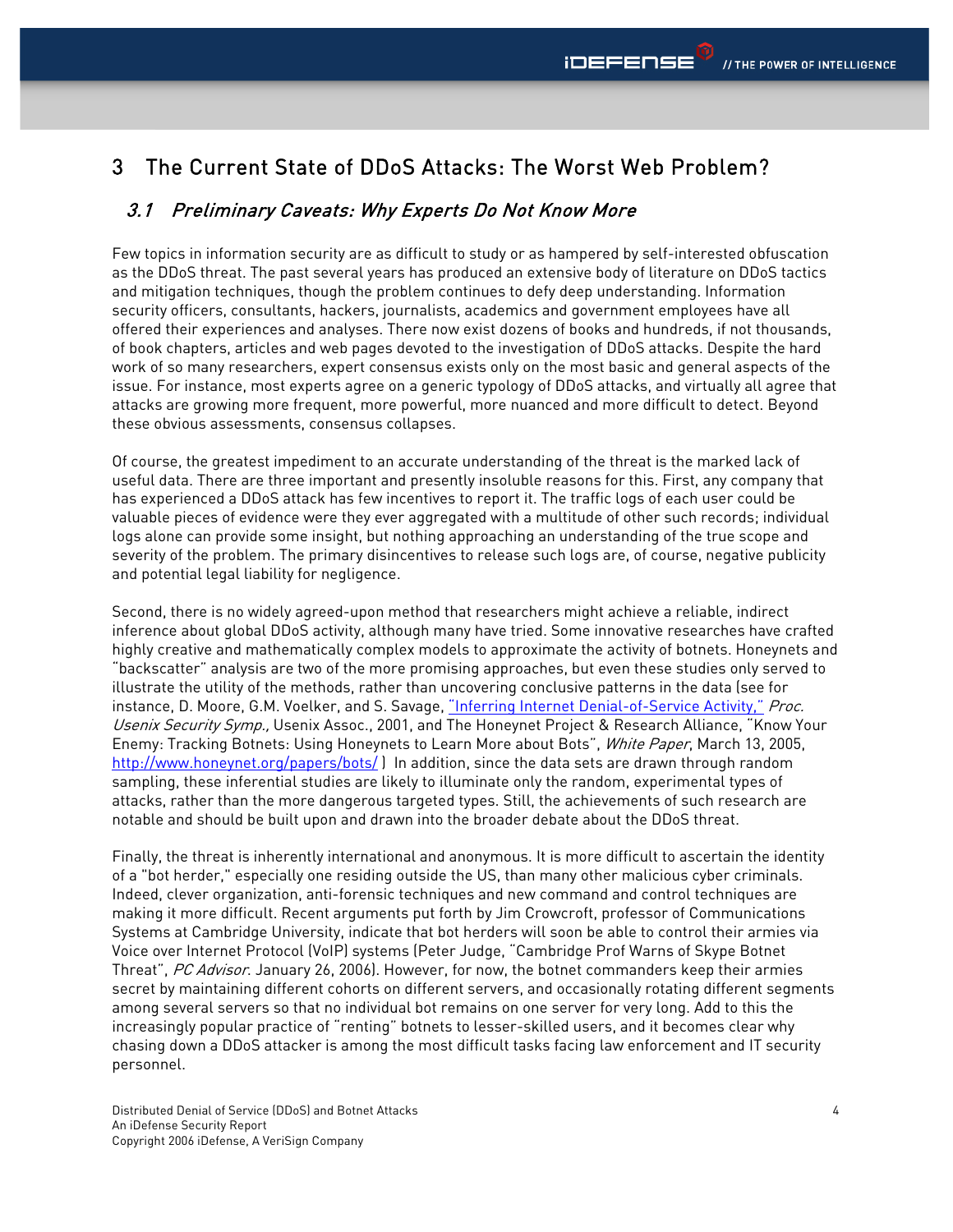<span id="page-4-0"></span>In combination, these factors have made DDoS attacks a murky area of study that evolves quickly and grows even faster. As such, almost all of the following findings must be taken with some caution. This is not to say that the data is useless, but rather that they cannot be assumed to accurately represent the universe of cases; there are exceptions to almost every rule.

### 3.2 Attack Motivations

There are three basic types of motivations for DDoS attacks: experimental/challenge-driven, principledriven and illicit economic gain (John E. Dunn, "DDoS Attacks Still Biggest Threat", Techworld, Oct. 13, 2005, [http://www.techworld.com/security/news/index.cfm?NewsID=4570\)](http://www.techworld.com/security/news/index.cfm?NewsID=4570). While the first two likely provide the impetus behind much of the innovation in tools and tactics that have made DDoS attacks as powerful as they are today, it is only the economically driven attacks that should be of concern to large US financial institutions. Thus, the other motivations will be discussed only briefly while the economically motivated attacks will receive more attention.

## 3.2.1 DDoS as Experiment or Challenge

This is the most common motivation driving the script-kiddie attacker. Those hacking enthusiasts who are first learning "tricks of the trade" may find some value in learning how to execute DDoS attacks simply for the knowledge of knowing how to do so. This motivation is a main reason why the majority of attacks are of brief duration and why their targets are often randomly chosen. Of course, since many of these attackers are likely to be young and somewhat risk acceptable, they may incrementally advance to more sophisticated tactics simply because they enjoy the challenge or because launching large and successful attacks may glean some respect from peers.

Of course, youthful exuberance can easily transform into pernicious rivalry. According to researchers at Arbor Networks, one of the most common reasons for DDoS attacks are rivalries between online Internet gaming groups. The rationale is quite simple: adolescents who group to compete with each other do, from time to time, allow their rivalries to spill outside the boundaries of the game. This concept should be familiar to former athletes who may have played pranks on rival schools.

While this is a persistent nuisance to ISPs, these attacks are of almost no significance for large financial services firms. They should not be large enough to deplete problematic amounts of bandwidth, and will almost always cease within minutes on their own, or the target employs the most basic countermeasures (discussed in the following).

## 3.2.2 Principle-Driven Attacks

Many companies separate politically motivated attacks from protest flood attacks, but this distinction is generally only a reflection of researchers' own biases. iDefense makes no such distinction because it feels the core motivation is the same: a desire to silence someone whose values are seen as inimical to one's own. Thus, whether it is a Web "vigilante" flooding pornography sites, or a religious extremist using a DDoS to shut down the site of a rival sect's government, the motivation is the same.

There are several potential reasons that could inspire values-driven attackers to attack: anti-capitalism, anti-Americanism, anger with past service, sympathy with those in credit card debt, or ethical objection to some business affiliation or investment a given organization maintains. However, the first two of these could just as easily lead to attacks against dozens of companies, so they should not be regarded as likely. In general, attackers with this motivation will eventually find a more satisfying target or will remain on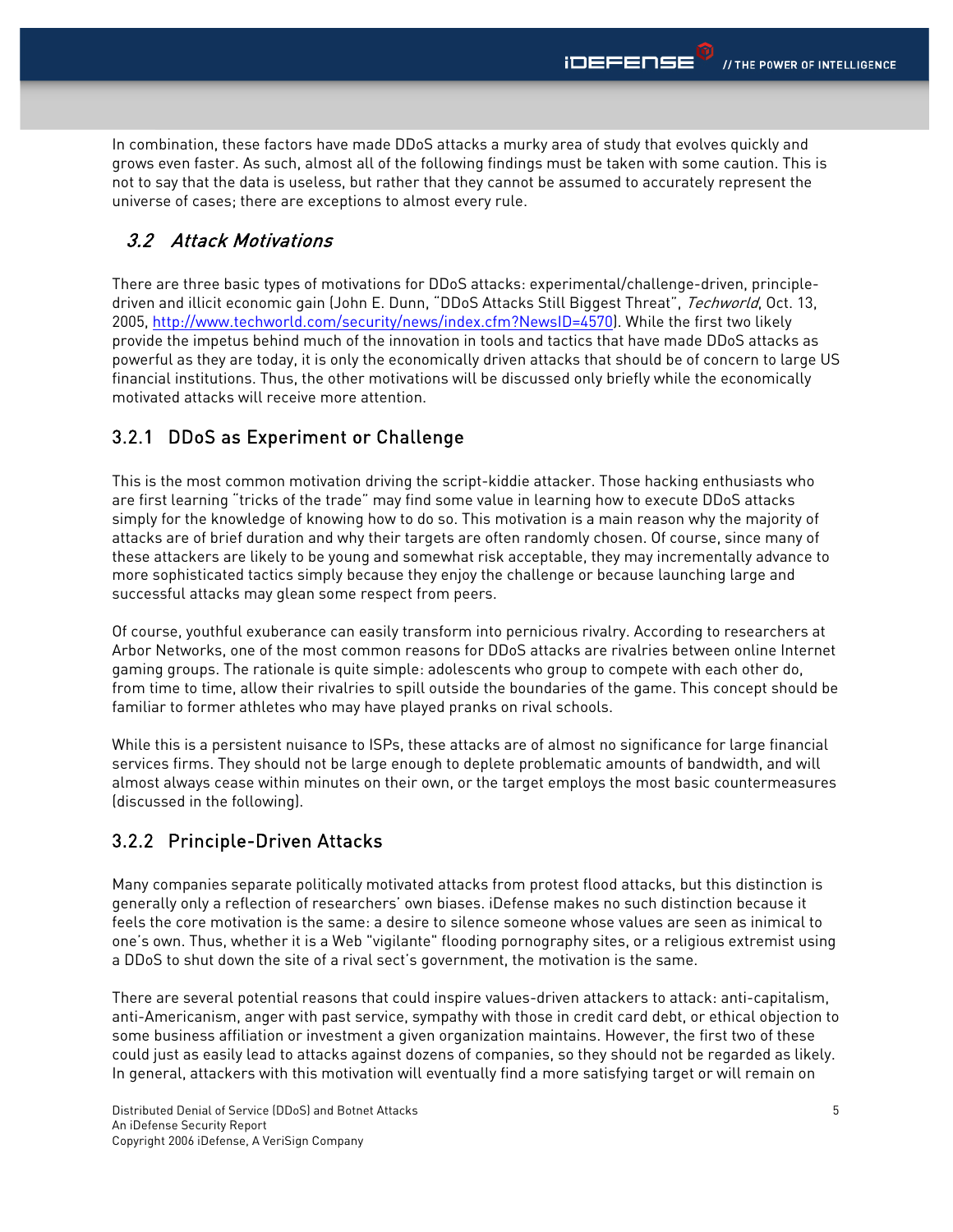<span id="page-5-0"></span>the offensive long enough to be identified. In either case, they are ultimately less dangerous than attackers driven by the third type of motivation, sabotage and extortion attacks.

### 3.2.3 Sabotage and Extortion

Extortion is easily the most dangerous type of DDoS attack, and for many companies sabotage is the second. These attacks have in common an economic incentive and a reason to target the victim directly. They differ only in the profile of the likely attacker and in the fact that sabotage is intended only to harm, while the damage inflicted in an extortion attack is secondary to the desire for financial gain.

The saboteur would be either a former employee who felt cheated in some way or a competitor. Neither of these is very likely. Former insiders would have many other opportunities that could be achieved more easily and could generate more damage. Competitors would face extreme costs if identified as complicit in the attack. That said, sabotage or "competition-driven" attacks have occurred before, but all recorded cases have been between smaller companies and potential rivals (Denise Pappalardo and Ellen Messmer, "Extortion via DDoS on the rise", Computerworld, May 16, 2005,

[http://www.computerworld.com/securitytopics/security/story/0,10801,101761,00.html?source=NLT\\_SEC\)](http://www.computerworld.com/securitytopics/security/story/0,10801,101761,00.html?source=NLT_SEC) .Interestingly, the competition is not only among companies, but also takes place among organized cyber crime gangs themselves, with botnets as their preferred tools of attack. This is a tactic long employed by credit card fraudsters against their rivals in the underground marketplace; with plenty of bots available for spamming purposes, they made an obvious tool to disable the competition and drive business to their own boards.

With these elements in mind, the most serious DDoS attackers are extortionists. Not only are they likely to be the most technically advanced users, but they are also probably the most experienced in extortion negotiations. There is no way of knowing how severe or widespread the problem of DDoS extortion is. iDefense analysts suspect that fewer than one quarter of all companies who suffer from DDoS extortion ever report the problem. This is perhaps the greatest strength of the extortionist, as security researchers remain without enough data to generalize about the true scope of the problem and the processes involved. Private means of tracking an attacker are usually more expensive that the payment demanded by the attacker, and alerting the police could create reputation costs that would be more expensive still.

Many commentators note that victims of DDoS attacks should never give in to attackers' demands. "If the companies pay" says one reporter, "the attacks will continue." This mainstream line of thinking is not so much wrong as merely incomplete. The truth is that DDoS attacks will continue whether companies pay or not. Moreover, many analysts often overlook the fact that once a DDoS attacker promises not to attack after the ransom is paid, it will be difficult to extract further payment if the attacker's word has been broken.

"Almost all of them have an international connection…There aren't many cases where people are doing this from the U.S., and many times it is a juvenile subject to the laws of another country", said FBI agent Paul Brasser (John E. Dunn, "DDoS Attacks Still Biggest Threat", Techworld, Oct. 13, 2005, <http://www.techworld.com/security/news/index.cfm?NewsID=4570>)

### 3.3 Frequency and Duration

With the aforementioned caveats in mind, it is not surprising that there is no authoritative figure pertaining to the frequency or duration of DDoS attacks over time. Some estimates reach as high as 8,000 attacks per day while others are as low as 1,000. It is not known how many companies have suffered DDoS attacks, although the most rigorous study to date puts the number at 17 out of every 100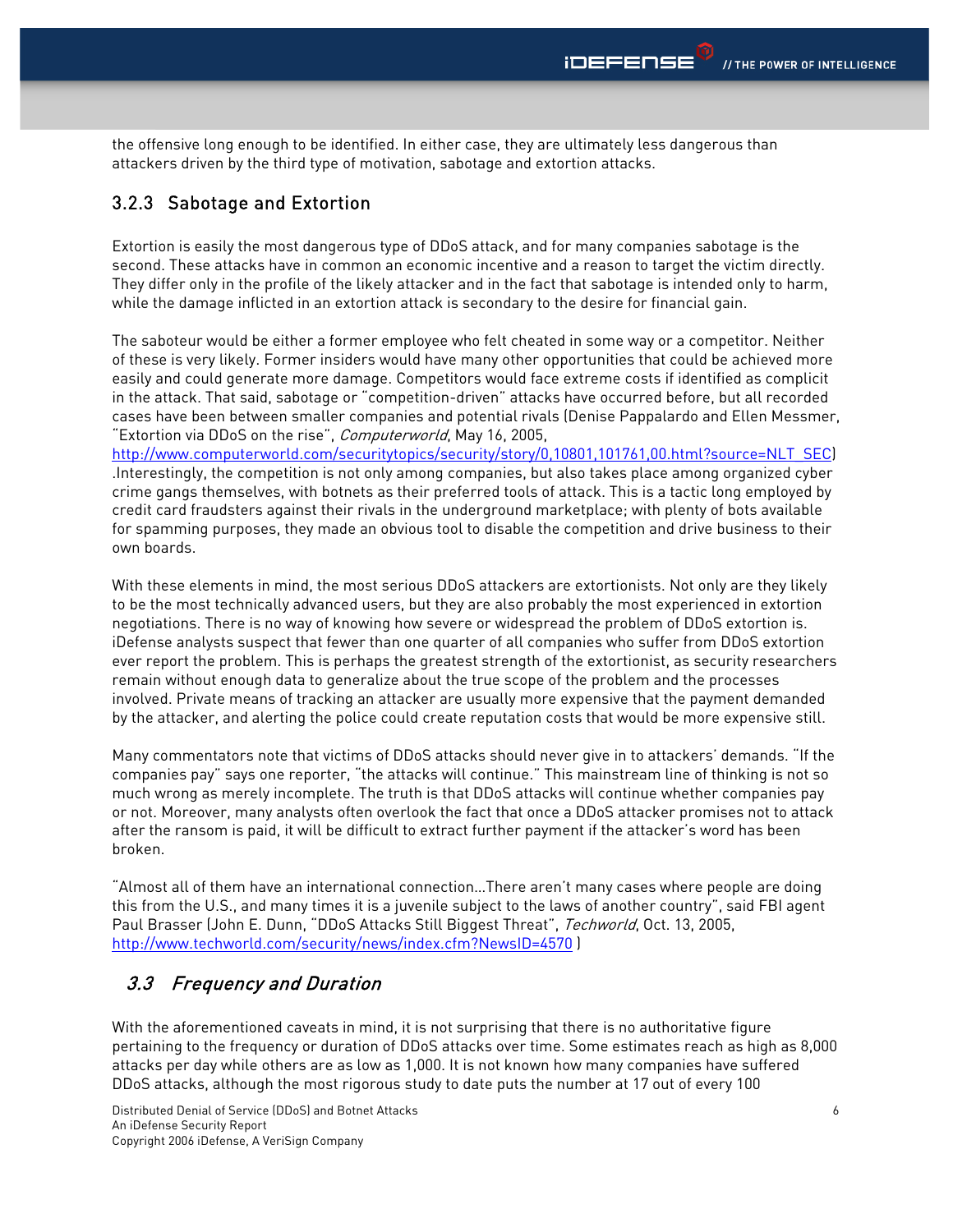<span id="page-6-0"></span>organizations. More than 90 percent of ISPs surveyed cited simple "brute-force" TCP SYN and UDP datagram floods from zombie PC networks as their biggest daily problem (John E. Dunn, "DDoS Attacks Still Biggest Threat", Techworld, Oct. 13, 2005,

<http://www.techworld.com/security/news/index.cfm?NewsID=4570>). By another measurement, a sophisticated and far-reaching backscatter analysis detected an average of 12,000 attacks against 5,000 unique targets over three 21-day periods (D. Moore, G.M. Voelker, and S. Savage, ["Inferring Internet](http://citeseer.ist.psu.edu/moore01inferring.html)  [Denial-of-Service Activity,"](http://citeseer.ist.psu.edu/moore01inferring.html) Proc. Usenix Security Symp., Usenix Assoc., 2001)

While these numbers are significant, the problem is not yet so serious that affected companies' Web presences are made unavailable. One explanation for the current frequency of DDoS attacks is that the vast majority of attacks are of brief duration, most likely because they are "practice attempts" by novice bot herders.

The average duration of the average reported DDoS attack is as low as a few minutes, although simply stating the average does not provide a very good snapshot of activity. Rather, a synthesis of the best studies suggests a probability distribution heavily skewed toward brief attacks, the vast majority lasting between 10 and 25 minutes. In fact, fewer than .5 percent of all attacks last longer than an hour. While some sources mention prolonged attacks of weeks or even months, these constitute less than .01 percent of all known attacks. Nevertheless, iDefense retains case studies of organizations that have been under attack for no less than one year. Of course, these attacks are most likely to be the largest and most directly targeted against specific organizations.

Unlike other characteristics of DDoS attacks (e.g., bandwidth consumption and frequency), there is no evidence to indicate whether attacks are growing longer or shorter over time. The most that can be said conclusively is that the capacity exists to launch longer attacks, although there are few compelling reasons why bot herders might wish to do so, as this increases the chance they may be identified.

Another important consideration is the degree that the same targets are subject to repeated attacks. The majority of data suggests that organizations that have already suffered a DDoS attack are more likely to suffer additional incidents. One reason for this is that attacks tend to come in waves as bot herders attempt to find the minimum number of bots and the optimum configuration of different bot types to flood a specific network. Another factor is that targets proven to be vulnerable are more attractive to other malicious actors.

## 3.4 Bot Army Size and Bandwidth Consumption

It is clear that the number of total zombie computers and the number used in any given attack are increasing and have been since DDoS attacks were first noticed. The first publicized DDoS attacks in 1998 employed several hundred zombies, but within one year, the average attack cohort was several thousands of bots. Attacks of this size were initially capable of several megabits per second (Mbps), but this quickly grew to several hundred Mbps by 2001 as bot herders amassed armies containing tens of thousands of infected computers. Enabling the formation of such large armies was the rapid spread of continuous broadband subscriptions; with users' computers constantly online, bot herders found that they could infect and use them whenever they wanted. Between 2000 and 2002, the number of infected zombie computers increased by 10,000% (prolexic Technologies, Distributed Denial of Service Attacks, White Paper, Q4, 2004, p. 2, [http://www.prolexic.com/downloads/whitepapers/Prolexic\\_WhitePaper-](http://www.prolexic.com/downloads/whitepapers/Prolexic_WhitePaper-DDoS.pdf)[DDoS.pdf](http://www.prolexic.com/downloads/whitepapers/Prolexic_WhitePaper-DDoS.pdf) ). The highest cited figure for a single botnet stands at 1.5 million, though the vast majority are surely not yet this large (Ryan Naraine, "Return of the Web Mob", eWeek, April 10, 2006 [http://www.eweek.com/article2/0,1895,1947561,00.asp\)](http://www.eweek.com/article2/0,1895,1947561,00.asp).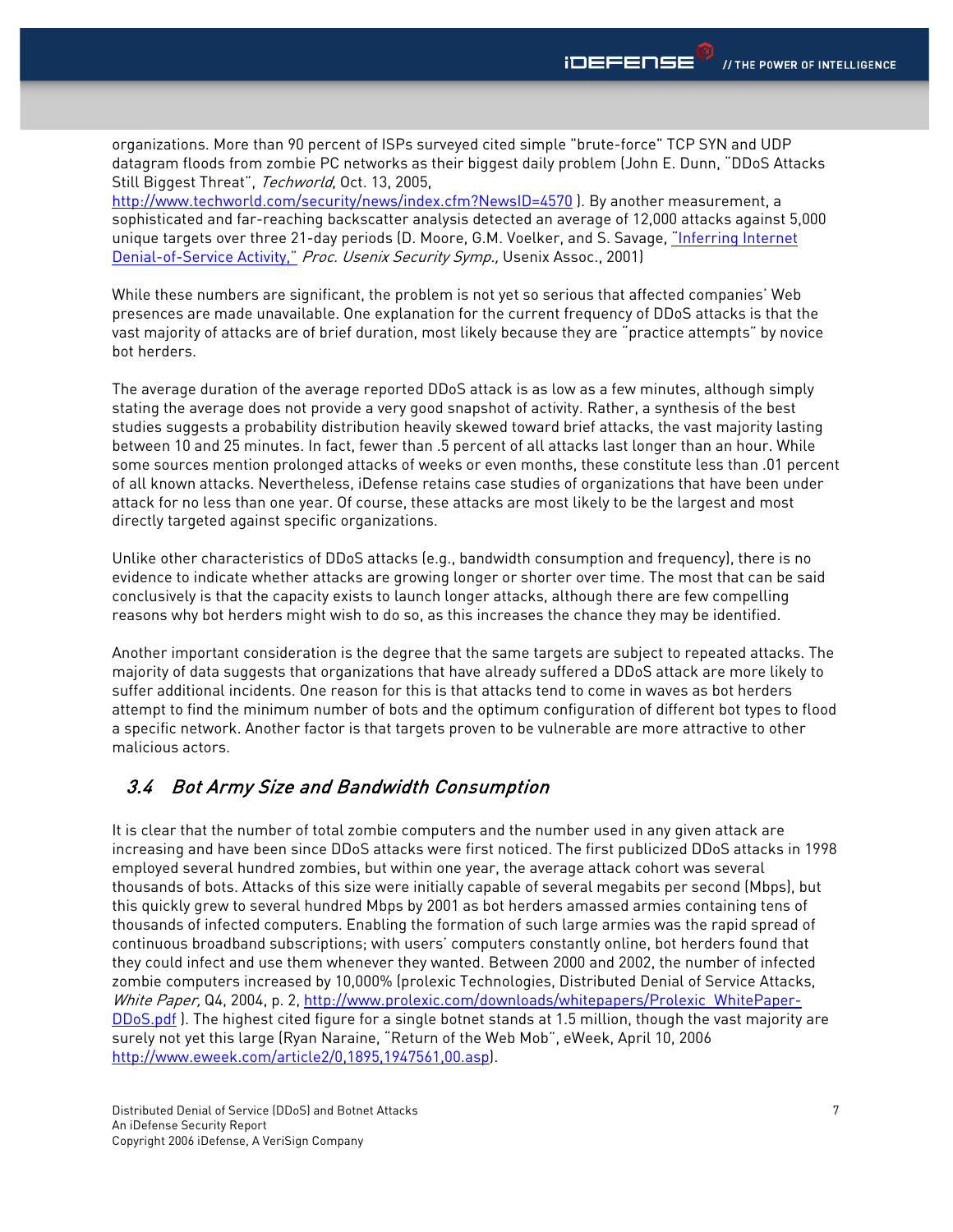The results of an increasing zombie population are reflected in trends of bandwidth consumption. The latest observed record (from December 2005) for bandwidth consumption was 10 Gbps, a marked increase over previous estimates. Also, recent survey data from Arbor Networks indicate that several respondents had been witness to attacks consuming greater than 10 Gbps. To put these figures in perspective, 10 Gbps amounts to a full 500 percent increase over Cisco's best routing appliance, and far outstrips other hardware such as load balancers. Add to this the potential growth of DNS recursionamplification attacks, and the 10 Gbps figure could easily increase by a factor of five, 10 or more.

These larger sizes required novel forms of organization to maintain them. First, bot herders learned that keeping massive bot armies together on one or two servers increases the likelihood of detection. As such, they began to split their armies into smaller units, usually a few thousand strong, and rotating these among a handful of servers. Second, the hackers began differentiating between the most capable and the slowest computers in their armies. Some began creating an "officer cadre" of fast, capacious computers that passed on commands to slower, older systems. Some iDefense hacking experts envisage that such functional differentiation of bots could be used in attacks themselves, with an "elite unit" of fast, newly infected and state of the art computers to complement a normal bot army. The elite unit could be tasked with overpowering the most sophisticated countermeasures, leaving the older, slower bots to do the more routine work seen in today's standard attacks.

While these sophisticated attacks are the most difficult to defeat, they are not nearly as common as simplistic, brute-force-type flood attacks. When advanced attacks do occur, they are conducted by experienced hackers, usually with some concrete goal in mind. The majority of DDoS attacks, by contrast, are conducted by "script kiddies" working with free tools supplied by more experienced users.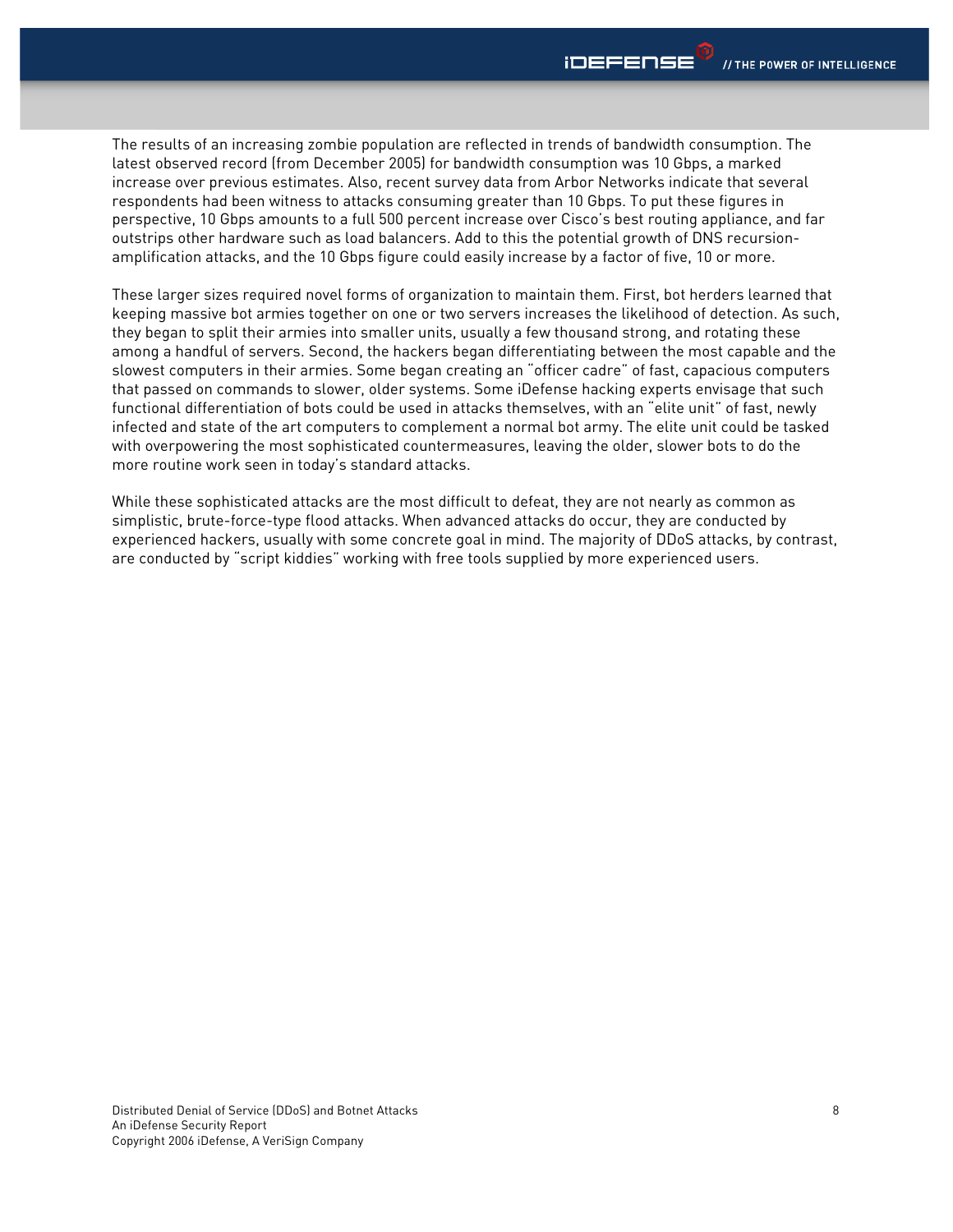## <span id="page-8-0"></span>4 The Range of DDoS Attack Tools and Tactics

DDoS attacks were first made possible by tools clusters that enabled a would-be bot herder to infect large numbers of computers and retain command over some share of their processing power. Early tools such as Trinoo have since evolved into one of many components included with malicious code. There are two main models for DDoS attacks: Agent-Handler and IRC. The following image shows how an attack typically takes place.



Typical DDoS Attack: Although DDoS attacks differ greatly the above diagram shows how an attacker forms a botnet by compromising many computers, which are then organized into a botnet. This botnet is then able to generate large volumes of traffic that can overwhelm the resources of a victim.

## 4.1 DDoS Attack Variants

There are two main types of DDoS attacks: bandwidth depletion and resource depletion. The former inundates a target with massive amounts of request data that eventually prevents the flow of legitimate traffic, while the later attempts to overwhelm the processing power of the target. Bandwidth depletion attacks have become the preferred method of most attackers because resource depletion attacks often depend on bugs or facile configurations in systems or networks that, over time, can be fixed.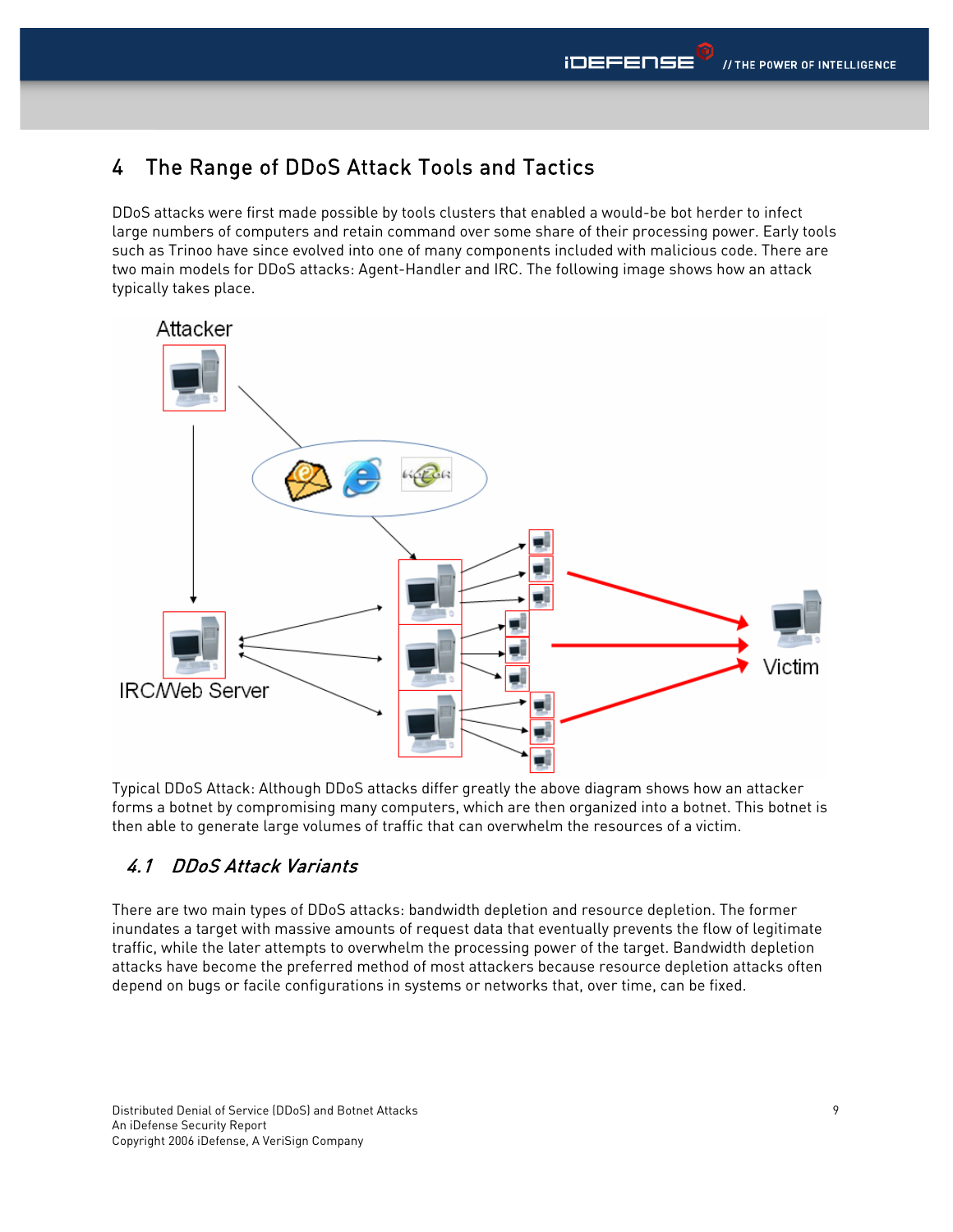## <span id="page-9-0"></span>4.1.1 Bandwidth Depletion

Bandwidth depletion involves flooding a victimized target with unwanted traffic. This prevents legitimate traffic from reaching the target. Examples of bandwidth depletion attacks include flood and reflection attacks, such as "ping of death," "smurf" and "fraggle."

There are two primary types of bandwidth depletion attacks: flood and reflection. IRC bots are commonly used in flood attacks, sending multiple packets to the same target at the same time to congest traffic to a specific website. A reflection attack is very different, where many packets are sent out to many computers, with a spoofed source address. When the computers all respond to that spoofed source address, the victimized computer in this case, traffic becomes congested and the computer may crash.

## 4.1.1.1 UDP Flood Attacks

UPD packets are often referred to as "send-and-forget" since it is a connectionless protocol. UPD flood attacks are simple, and send a large volume of UDP packets to a target to saturate the targeted network. Attacks commonly take place against random victim ports so that UDP packets cannot be easily filtered by a network under attack. If no services are running on a port targeted in a UDP flood attack, an ICMP packet (destination port unreachable) is normally sent to the source IP address, further tying up resources on the targeted network. The source IP may also be spoofed in a UDP attack to better conceal the location of the attacker and to improve performance of a DDoS attack. This frees up zombies and victimized computers to send out UDP packets in an attack, not having to reply to any ICMP packets or return traffic from the target of the attack.

## 4.1.1.2 ICMP Flood Attacks (Ping of Death)

This is similar to a UDP flood attack but involves sending out multiple ICMP\_ECHO\_REPLY (ping) packets to a target. This naturally overloads the targeted computer when it attempts to reply to each ICMP packet. In the case of a "Ping of Death" attack, a single large ICMP ECHO REQUEST packet is sent to the target, which may cause the target to become unstable or crash. This is a very old technique that simply involves the attempt to send a single packet that exceeds 65,535 bytes.

## 4.1.1.3 Reflection Attacks (Smurf and Fraggle)

Reflection, or amplification, attacks involve the sending out of many packets with a spoofed IP source address. This results in a large volume of return packets being sent to the spoofed IP address, the target of attack. These are older types of attacks that are fairly easy to mitigate with updated routers, firewalls, and other solutions today.

A smurf attack involves sending out of many ICMP ECHO REQUEST packets to many computers (handlers) with a spoofed IP source address. Each handler then returns an ICMP ECHO REPLY packet, congesting traffic of the targeted network. A "fraggle" is similar to a smurf attack but involves UDP ECHO packets instead. More information is available from CERT at [http://www.cert.org/advisories/CA-1998-](http://www.cert.org/advisories/CA-1998-01.html) [01.html.](http://www.cert.org/advisories/CA-1998-01.html)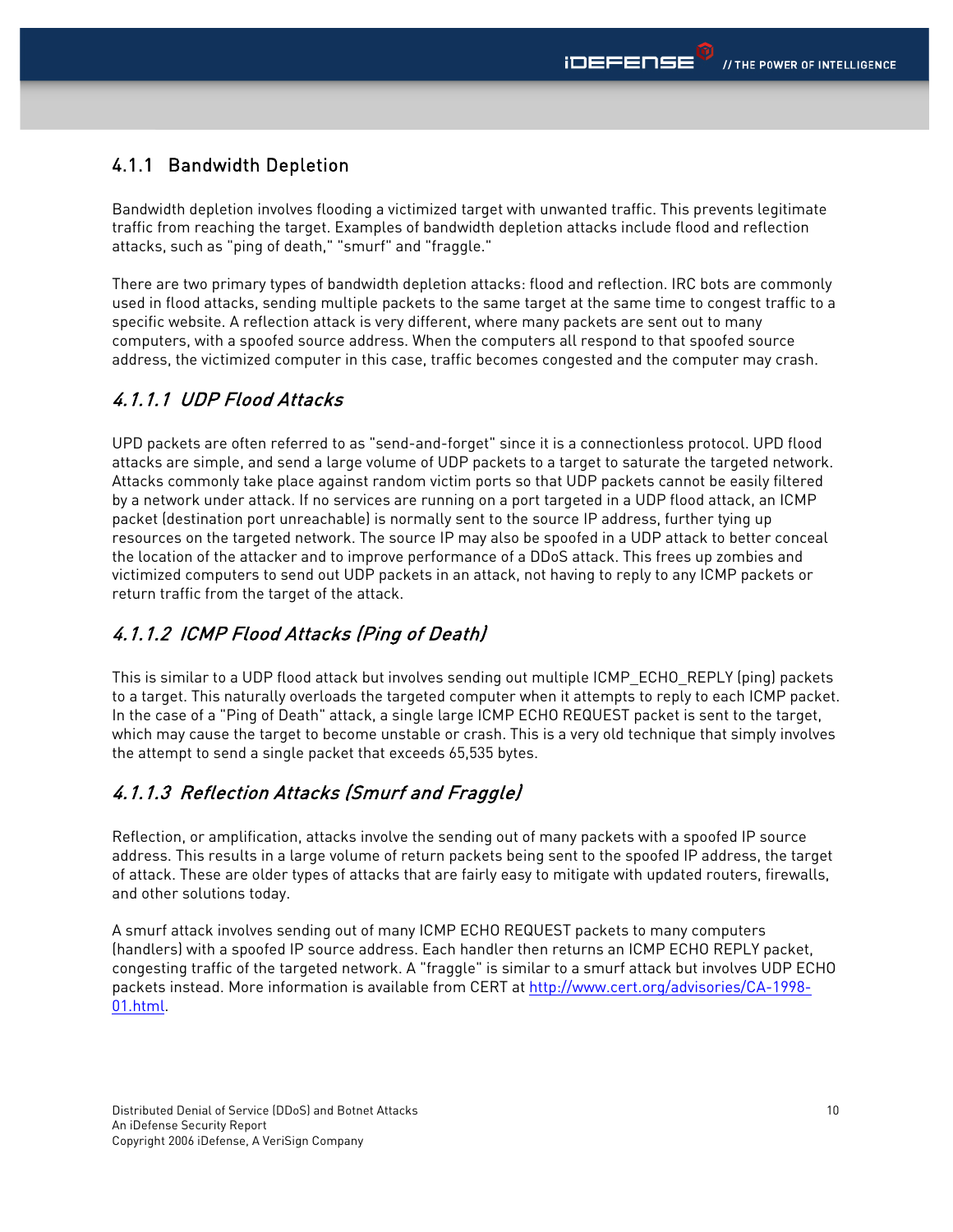## <span id="page-10-0"></span>4.1.2 Resource Depletion

Resource depletion, or protocol exploitation, involves a target that specifically attempts to deplete resources on the targeted computer or cause it to become unstable and crash. Examples of resource depletion attacks include synflood and teardrop.

## 4.1.2.1 TCP SYN Attacks (Synflood)

A TCP SYN attack involves sending multiple SYN packets to a target in an attempt to overload it. This is the type of attack that took place in a recent court case involving IRC zombies, which are capable of performing many types of DDoS attacks in most cases.

The TCP handshake involves SYN (synchronization) and ACK (acknowledgement) packets to establish communications between two resources. A SYN packet is first sent to a resource, awaiting an ACK response. Once this process is completed between the two computers the TCP handshake is completed and communications may commence between the two resources. During this process each computer awaits handshake packets, and if they are not received in a timely manner, may generate new SYN and ACK packets respectively. By sending a target many SYN packets, it may successfully overload the target as it attempts to process each handshake request.

## 4.1.2.2 PUSH and ACK Attacks

This is similar to a SYN attack but involves TCP packets with PUSH and ACK bits set to a value of one. This instructs the target to load all data into a TCP buffer to then send an ACK when finished processing. When many packets of this nature are sent to a target, it may overload the buffer and cause the target to crash.

## 4.1.2.3 Recursive HTTP Flood (Spidering)

This attack involves "spidering" a website via the HTTP protocol, in a recursive manner, to deplete resources on the targeted Web server.

## 4.1.2.4 Teardrop (Bong and Boink)

This attack exploits TCP/IP IP stacks that do not properly handle overlapping IP fragments. More information is available from<http://www.cert.org/advisories/CA-1997-28.html>. This may result in a host crash. This is an older attack that is now easily mitigated by most updated firewalls and systems.

## 4.1.2.5 Land

A land attack involves a specially crafted IP packet with the source address and port set to be the same as the destination address and port. See <http://www.cert.org/advisories/CA-1997-28.html> for more information.

## 4.1.2.6 Naptha

This attack attempts to exploit vulnerable TCP/IP stacks using crafted TCP packets. The attacker must create large numbers of TCP connections and leave them in certain states in an attempt to deprive the host of resources to the point of failure. Naptha does not use a traditional network API to set up a TCP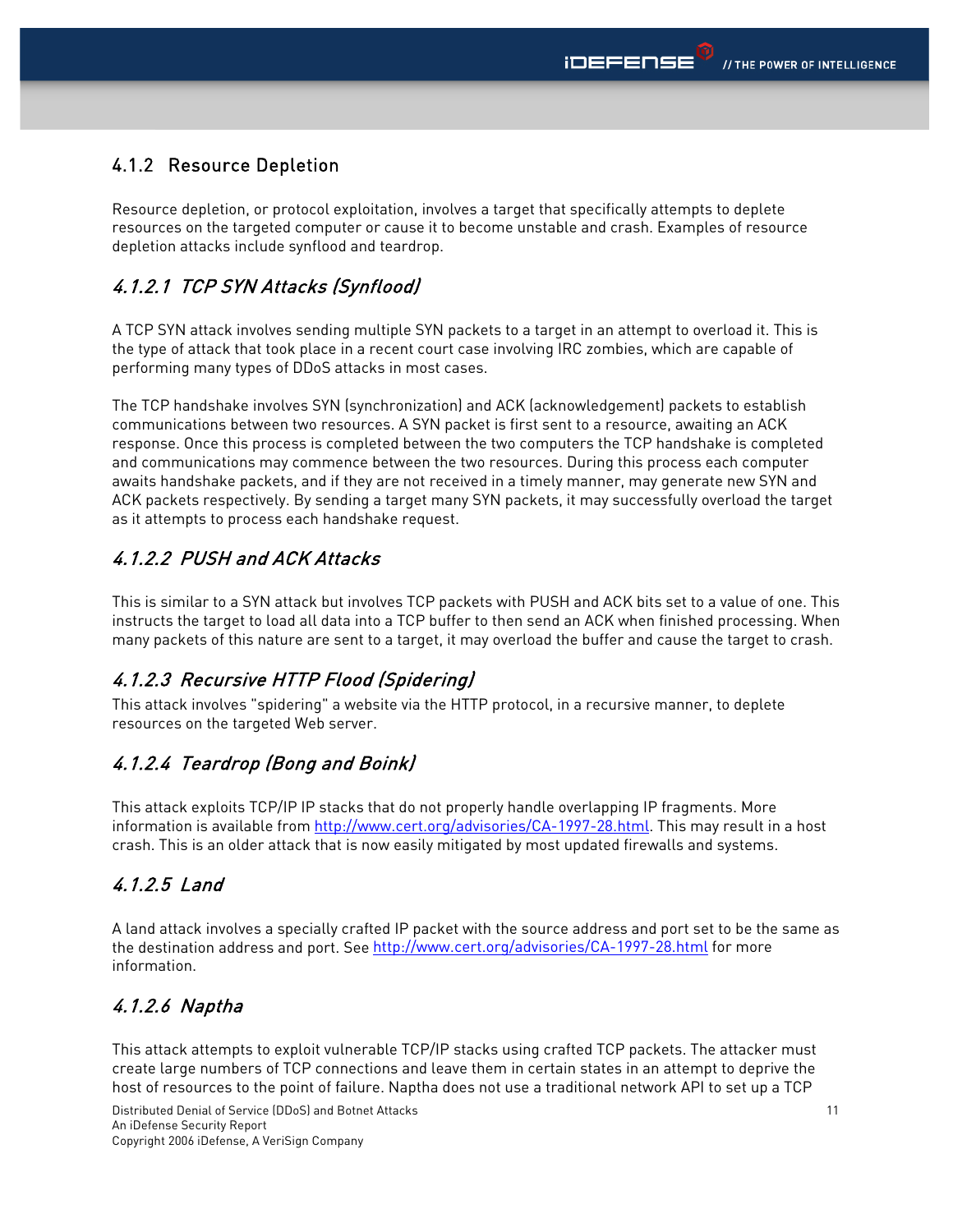<span id="page-11-0"></span>connection. It does not keep any record of a connection state. It responds to a packet sent to it based upon the flags in that packet alone. More information can be found on Naptha attacks at <http://www.securiteam.com/securitynews/6B0031F0KA.html>.

### 4.2 Major DDoS Tools

Attack tools of yesteryear, such as Trinoo, and have steadily been replaced with more agile and easily controlled IRC bots and similar codes of today. For details on historical attack tools, view extensive documentation online at locations including:

Trinoo, <http://staff.washington.edu/dittrich/misc/trinoo.analysis.txt> Tribe Flood Network (TFN),<http://staff.washington.edu/dittrich/misc/tfn.analysis.txt> Stacheldraht (German for 'Barbed Wire'), <http://staff.washington.edu/dittrich/misc/stacheldraht.analysis.txt> Trinity,<http://www.securiteam.com/securitynews/5GP011F2KO.html> Shaft,<http://www.securiteam.com/securitynews/5AP0F000IM.html>

By far, IRC based bots are the most common DDoS tool and technique today. For example, the HangUP Team is well-known for major attacks involving Trojans and bots including Korgo in 2004. Following is a screenshot of a bot room called "#Waffen-ss" taken in 2004 when Korgo variants were spread in the wild.

The advent of powerful source codes has also encouraged rapid development of many bot variants and other malicious codes. The following image shows the source code files for the infamous Phatbot code.

| a<br>mBC - [ewalten as [163] [-mt]]                                                                                                                                                                                                                                                                                                                                                                                                                                                                                                                                                                                                                                                                                                                                                                                                                                                                                                                                                                                                                                                                                                                                                                                                                                                                                                                                                                                                                                             | معاشات                                                                                                                                                                                                                                                                                                                                         |
|---------------------------------------------------------------------------------------------------------------------------------------------------------------------------------------------------------------------------------------------------------------------------------------------------------------------------------------------------------------------------------------------------------------------------------------------------------------------------------------------------------------------------------------------------------------------------------------------------------------------------------------------------------------------------------------------------------------------------------------------------------------------------------------------------------------------------------------------------------------------------------------------------------------------------------------------------------------------------------------------------------------------------------------------------------------------------------------------------------------------------------------------------------------------------------------------------------------------------------------------------------------------------------------------------------------------------------------------------------------------------------------------------------------------------------------------------------------------------------|------------------------------------------------------------------------------------------------------------------------------------------------------------------------------------------------------------------------------------------------------------------------------------------------------------------------------------------------|
| Ti File View Favorites Tools<br>Commands Window Help                                                                                                                                                                                                                                                                                                                                                                                                                                                                                                                                                                                                                                                                                                                                                                                                                                                                                                                                                                                                                                                                                                                                                                                                                                                                                                                                                                                                                            |                                                                                                                                                                                                                                                                                                                                                |
| <b>ADDBGDGBB6</b><br>Pd.<br>$\Theta$ <sup><math>\alpha</math></sup><br>$\bullet$<br><b>That</b><br>ы                                                                                                                                                                                                                                                                                                                                                                                                                                                                                                                                                                                                                                                                                                                                                                                                                                                                                                                                                                                                                                                                                                                                                                                                                                                                                                                                                                            |                                                                                                                                                                                                                                                                                                                                                |
| <b>ED flynough</b>                                                                                                                                                                                                                                                                                                                                                                                                                                                                                                                                                                                                                                                                                                                                                                                                                                                                                                                                                                                                                                                                                                                                                                                                                                                                                                                                                                                                                                                              |                                                                                                                                                                                                                                                                                                                                                |
| * nuruzukl# has quit IRC {Ping timeout}<br>154.71<br>* wiellin has quit inc (mead error: Connection reset by peer)<br>[09:47]<br>101147<br>posite has joined Buaffen-ss<br>$\qquad \qquad \bullet$<br>[01147]<br><b>Inition Bustiness</b><br>$= 4142278$ has<br>[89:47] * pxgn10 has quit 180 (Fing timeout)<br><b>EDVIAY</b><br>. kxdcog10 has joined NusFFen-ss<br>09:48<br>- odly 18 has loined Bualien 55<br>. Esting 18 has quit 180 (Ping timeout)<br>109:481<br>09148<br>Laboxett sas<br>Joined Busfies as<br>$\qquad \qquad \blacksquare$<br>. twodesmi# has quit IRC (Ping timeout)<br>184:481<br>- mfhzylB hat quit IRC (Ping timeout)<br>[09:48]<br><b>E 199 : 48 1</b><br>- kendpill has joined fuaffen-ts<br>097M1<br>* skupprift@ has<br>joined Busilen-sn.<br>. Ixus10 has quit INC (Ping timeout)<br>184:481<br>(09:49)<br>* chifuuin has<br>Inined Busition-55<br>1991401<br>* wortwaits has<br>joined Bastfen-ss<br>[BD:AD] * tsfrfp 18 has quit IRC (Ping timeont)<br>[09:49] . ipuel@ has quit IRC (Ouit: Ping timeout)<br>* crewunio has inined fluation-ss<br>108:401<br>[89:49] * zqutcoil has quit IRC (Ping timeout)<br><b>RU : 49</b><br>inimed Busition-ss<br>[09;19]<br>* wbuusz10 has quit IRC (Read error: Connection reset by peer)<br>100:491<br>* suigl# has joined Boaffen-ss<br>119:581<br>* wieilis hat inined Buaffen-SS<br>[80:50] = dnxr10 has quit 180 (Read error: Connection reset by peer)<br>EDVISOI - punull has inined Buailen-St | $A$ $A$ fbufd18<br>a.<br>alpapiB<br>atmhie<br><b>AZADF10</b><br>bhzili18<br>buqui 18<br>buybi18<br>caffizn18<br>cegeni#<br>cebbie<br>chiFuu10<br>coobie<br>crewop1B<br>cuinagl 10<br><b>CZCHININ1B</b><br>cztd10<br>dargc10<br>diuc218<br>$d$ lksti#<br>doutewill<br>dgoosin<br>dreibeth<br>eafthurid<br>ebitets<br>ehFn10<br>enou10<br>eurc18 |
| 180-5.81<br>a Bassard E.B. Buyto                                                                                                                                                                                                                                                                                                                                                                                                                                                                                                                                                                                                                                                                                                                                                                                                                                                                                                                                                                                                                                                                                                                                                                                                                                                                                                                                                                                                                                                | eztept#<br>Fdubl18<br><b>East Family Rd</b>                                                                                                                                                                                                                                                                                                    |

Today the sources codes of some of the most successful malicious codes to date are readily available on the underground, including PhatBot, MyDoom, Bagle, Cabir, CodeRed, LoveLetter, Kournikova, BubbleBoy, Kak, FunLove, Melissa, Happy99/SKA and more.

These types of source codes can be combined with newer exploits and DDoS scripts to increase the functionality of an attack. Some even have DDoS functionality already built into them, such as PhatBot and MyDoom.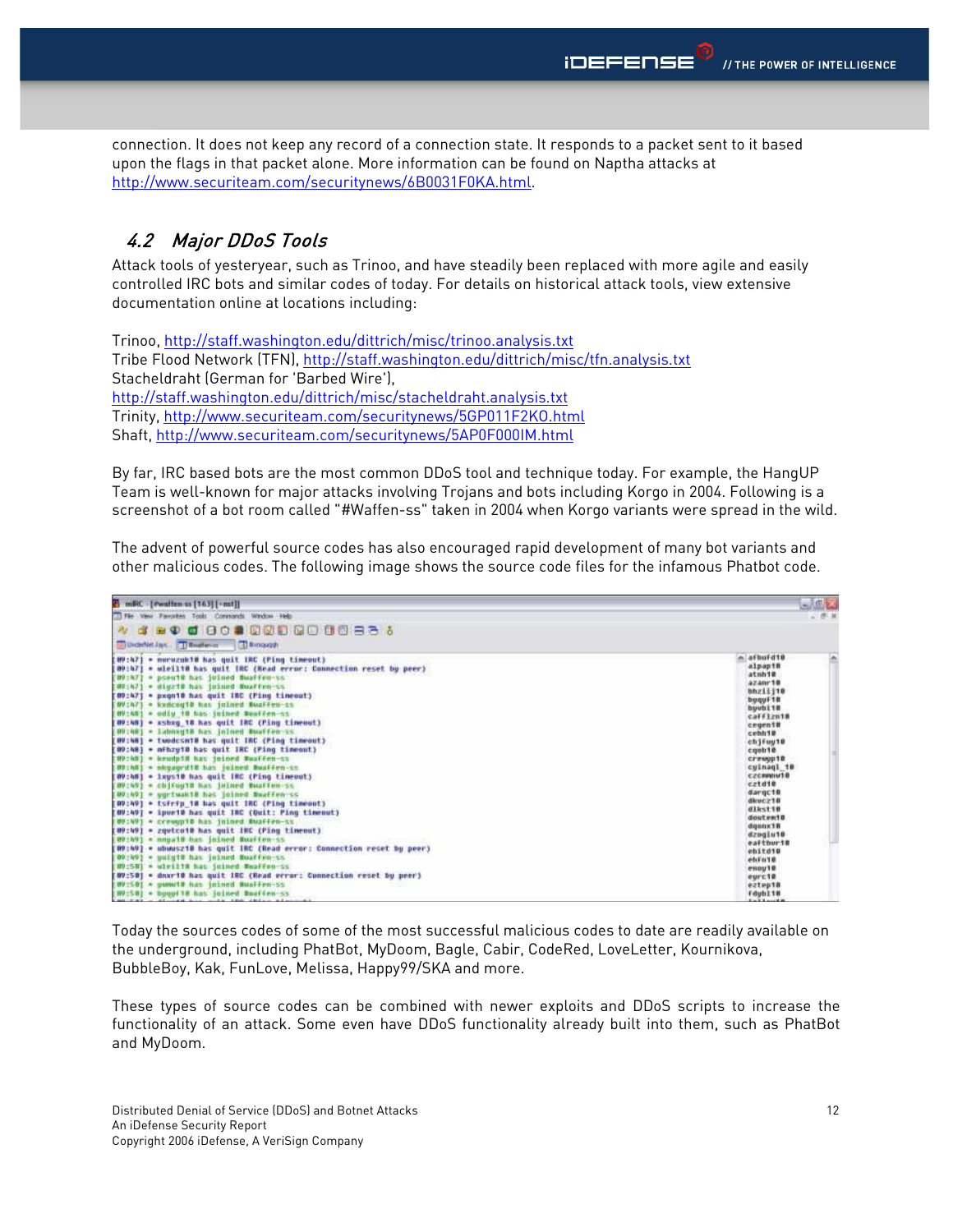<span id="page-12-0"></span>A variety of malicious code tools have emerged over the past few years, whether designed as standalone DoS tools, toolkits or components to be used with other codes. Data from Prolexic Technoliges and CERT indicate a steady increase in codes since the major media event of Mafiaboy attacks in 2000 (Prolexic Technologies, "Distributed Denial of Service Attacks, White Paper, Q4, 2004,

[http://www.prolexic.com/downloads/whitepapers/Prolexic\\_WhitePaper-DDoS.pdf](http://www.prolexic.com/downloads/whitepapers/Prolexic_WhitePaper-DDoS.pdf) ). The massive peak in 2004 is likely due to the emergence of source codes and heavy trading of tools and code during that time period.

### 4.3 DDoS via Recursive DNS Queries

Early in 2006 many nodes of the global DNS system were used by a malicious actor to conduct largescale DDoS attacks. These attacks began in January and peaked in early February used widely available name servers that are configured to allow openly recursive DNS queries. This technique provides significant amplification of attack traffic and affect the DNS system as well as the intended victim. Specific information on these attacks can be found in ICANN's SSAC Advisory SAC008 located at <http://www.icann.org/committees/security/dns-ddos-advisory-31mar06.pdf>.

By design the DNS architecture is recursive in that name servers refer each other through the DNS cache hierarchy when retrieving a particular DNS record. In order to answer a DNS query several name servers communicate before locating the desired record. However, just as mail servers were once set to relay mail by default, many name servers' default configurations are said to be openly recursive, meaning that they will respond to queries from non-trusted sources. This open recursion setting allows an attacker to use the name server to reflect a response to a target computer. Reflection is achieved by altering the packet containing the query to appear as if it had been sent from the target, thereby causing the DNS server responds to the target instead of the attacker.

In addition, queries for a DNS record are relatively small in comparison to the responses they generate. Although the query-response ratio varies by query and by response record it is possible for a response to be 73 times larger than the originating query (SSAC Advisory SAC008 DNS Distributed Denial of Service (DDoS) Attacks,<http://www.icann.org/committees/security/dns-ddos-advisory-31mar06.pdf>, March 31, 2006). Known as amplification attacks, this technique takes advantage of the increased response size, enabling an attacker with limited bandwidth to overwhelm a network of with many times more capacity. For example, a T1 connection could be consumed by attack traffic originating from a dial-up connection. To ensure efficient amplification, an attacker will often one of the hundreds of thousands of name servers and replace a legitimate DNS record with an inflated one, usually of 4k in size, the maximum.

By submitting small queries known to return large records to openly recursive name servers, and by spoofing the originating IP address, an attacker can send an overwhelming amount of traffic to the target. Although researchers and malicious actors have been aware of this method of attack for many years, there has been in recent months an unprecedented renewal of interest and utilization for attacks. Although DDoS attacks of this type remain rare, this method is incredibly effective and substantially reduces the resources needed to attack well provisioned targets. Whereas an attacker may have needed 100,000 bots in a direct DDoS attack, fewer than 2,000 would be needed if using openly recursive name servers. This not only makes DDoS accessible to many more potential attackers but also makes even the most well-provisioned networks vulnerable to this threat. For this reason, the potential severity of this threat cannot be overstated.

Just as the use of openly recursive name servers to reflect and amplify malicious traffic has been well understood for many years, sound recommendations for minimizing the threat have existed for just as long. However, there is neither strong incentive for ISPs or name server administrators to take the necessary preventative measures. Name server configuration and egress filtering by ISPs would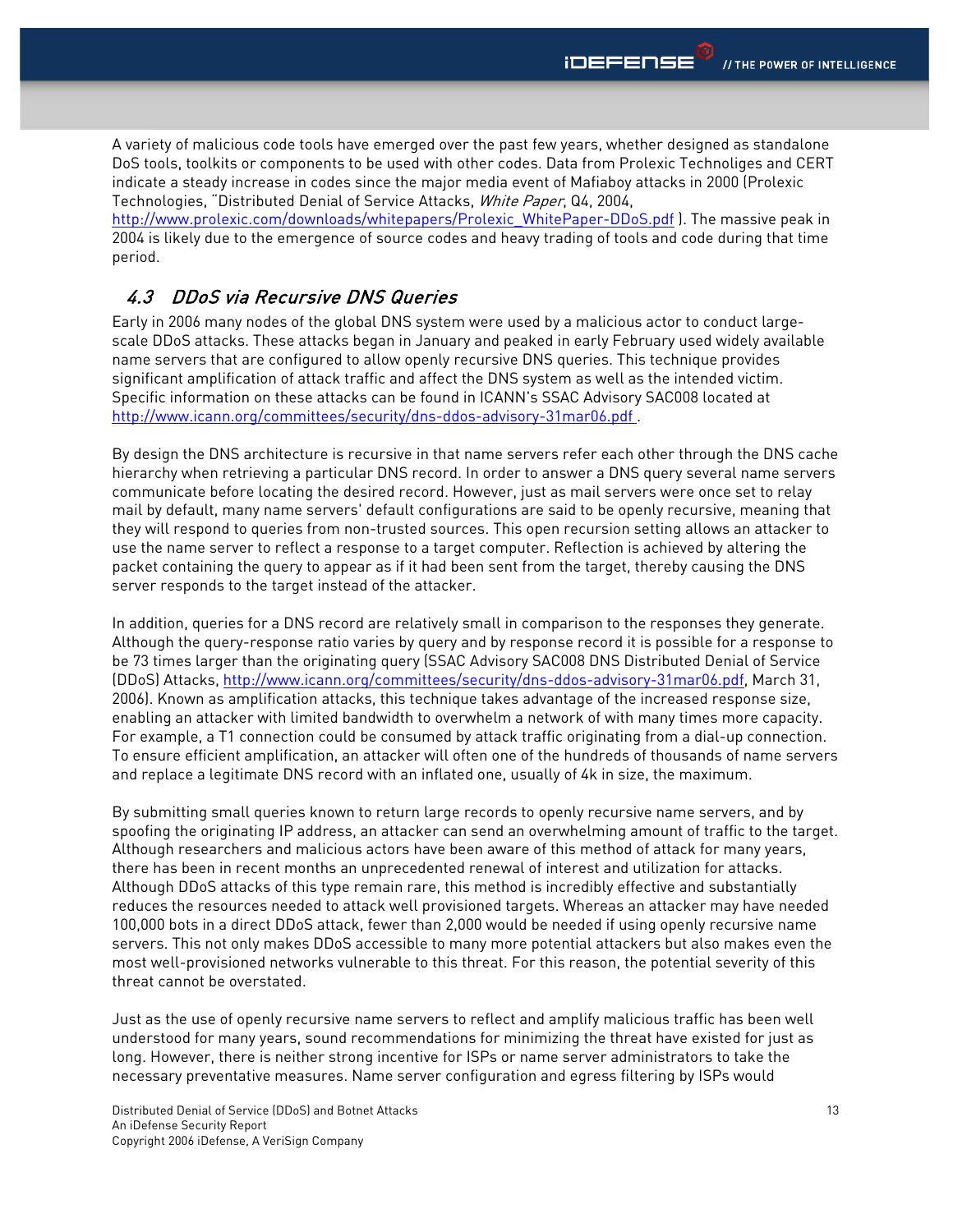<span id="page-13-0"></span>undoubtedly help to reduce the possibility of these attacks, although it remains highly unlikely that a sufficient number of administrators will enact these simple measures.

Name servers need not act as relays to be used at will by attackers. Moreover, no technical barrier exists to minimizing or eliminating this threat. The real impediment to solving this problem is the failure of collective action to obtain. Despite strident recommendations from security professionals, including US-CERT (The Continuing Denial of Service Threat Posed by DNS Recursion, [http://www.us](http://www.us-cert.gov/reading_room/DNS-recursion033006.pdf)[cert.gov/reading\\_room/DNS-recursion033006.pdf](http://www.us-cert.gov/reading_room/DNS-recursion033006.pdf), March 30, 2006) the vast number of name servers that are configured for open recursion--estimated at well over 500,000--is far more than attackers need to cripple the most capacious and robust networks. Even if half of the currently open name servers were reconfigured to only answer requests from other authoritative name servers the problem would remain. As this issue gains attention among security professionals, especially if the attacks using openly recursive nameservers increases, mounting pressure on administrators of these servers may provide the necessary incentives to reconfigure their servers.

ISPs are also able to take steps to severely reduce the threat of these amplification attacks. Many ISPs continue to transmit packets that contain originating IPs that are outside of the network range. These packets almost certainly contain spoofed IPs, since all packets originating in the network should contain IPs belonging to that network. ISPs currently have little incentive to enable egress filtering as the amount of bandwidth these packets consume is trivial. However, as with name server administrators, if these attacks become commonplace and impact customers ISPs will feel increasing pressure to prevent their networks from hosting these attacks.

Neither name server administrators nor ISPs can be expected to invest any level of effort in this issue in the near term. All indicators suggest that in the near term openly recursive name servers will continue to be prevalent and that spoofed packets will successfully be delivered. In short, there is no near-term solution exists and there is very little other than lack of motivation to restrain attackers from perpetrating the largest denial of service attacks ever seen. As such, this issue should be regarded as one of the most serious threats to any nodes in the global telecommunications infrastructure.

## 4.4 Botnet Command and Control

Bandwidth growth has helped protect networks against small scale DDoS attacks and has made botnets an important component of modern day DDoS attacks. As bot herders have continued to recruit zombies and their botnets have grown several different methods of command and control have emerged. Bot herders strive to evade detection while maintaining flexible armies of bots with ease of command. Some challenges that have driven botnet command and control to evolve include bandwidth usage, communication interception or interruption, and stealth. Many bot herders rent their bots to others, whereby ease of control allows less sophisticated users to become customers. Also, botnets are constantly under attack from law enforcement, vigilantes and competing bot herders making command continuity a primary concern.

### 4.4.1 Agent-Handler

Agent-Handler DDoS attacks refer to the interaction among clients, handlers and agents. The client is what the attacker uses to communicate with handlers. Handlers are software packages on remote computers that are abused by the attacker for a DDoS attack. It is common for an attacker to launch DDoS attacks from a victimized computer (handler) to make it more difficult to trace the attack back to the attacker (client). Agents are the software on a computer that actually performs the DDoS attack. This may be considered a sub-set of the handler software residing on the same system. Multiple agents may be involved in DDoS attacks. Protocols used in such DDoS attacks may include TCP, UDP or ICMP.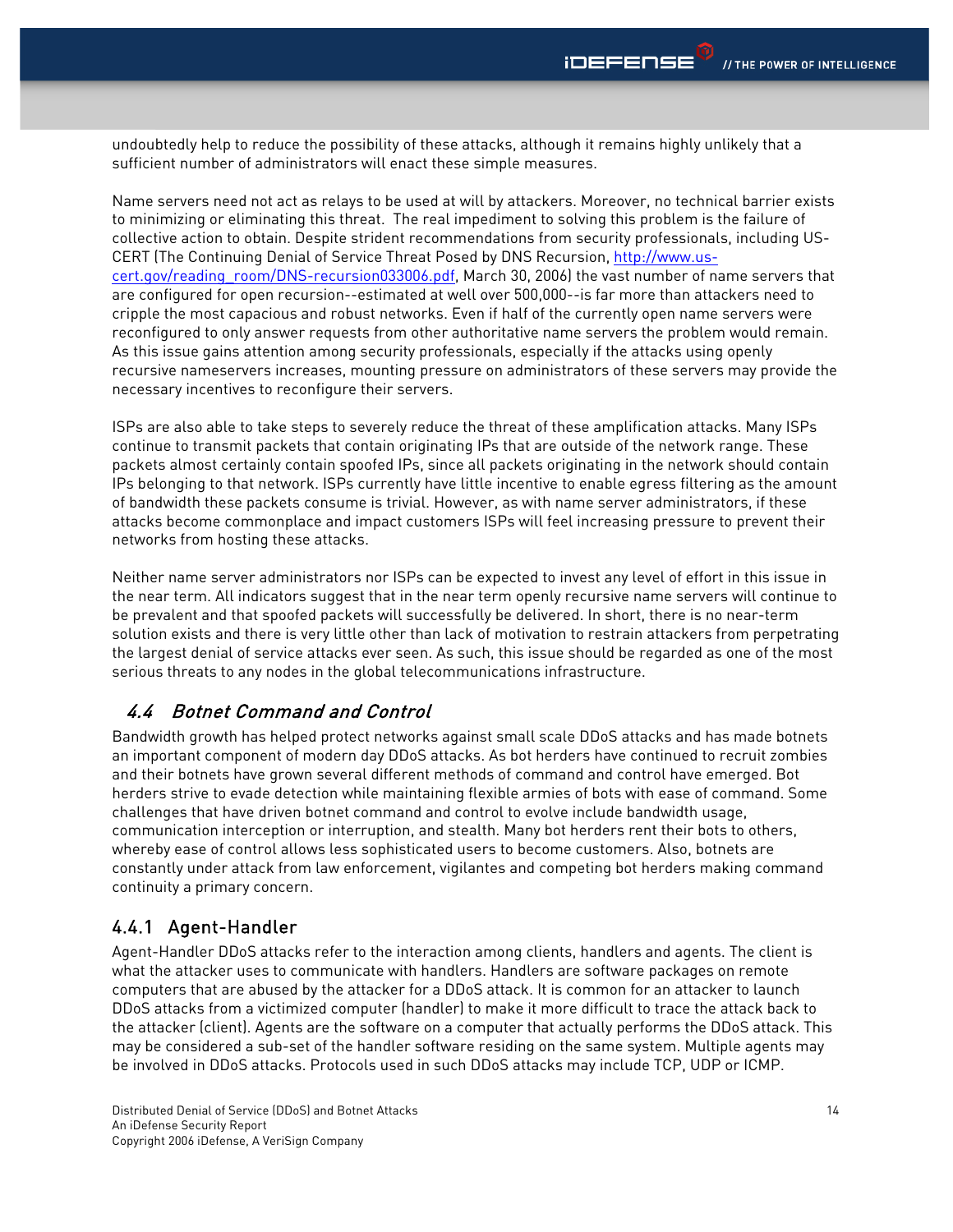<span id="page-14-0"></span>Owners of infected or victimized (hacked) computers are often unaware of the situation and use of their computer in the DDoS attack. This further hinders investigations into DDoS attacks, giving the attacker additional anonymity. By using many handlers in an attack, each computer must only have a few resources available for a DDoS attack. This helps to conceal the malicious abuse of a handler computer.

## 4.4.2 Internet Relay Chat

Internet Relay Chat (IRC) DDoS attacks have quickly become the tool of choice for DDoS actors over the past few years. They are typically installed with a bot; bots commonly spread automatically against multiple vulnerabilities, weakly protected network shares, and through other methods. Once installed, a full backdoor typically resides on the system, including an IRC component that connects the computer to a remote IRC server controlled by the attacker. These bots or "Zombies" are agile, easily controlled, easily created and easily leveraged for cash in multiple ways (proxy sales to spammers, DDoS attacks, extortion, installation of ad/spyware, warez and theft of CD keys, credit card theft and more).

To launch a DDoS attack via IRC an attacker simply logs into a malicious IRC server, authenticates, and issues commands to many zombies at once or to individual bots within private windows. It is trivial to start and stop DDoS attacks via hundreds or thousands of zombies using this method. IRC botnet operators tend to keep their botherds smaller in size, by rolling out updates and many minor variants of code to have dozens if not hundreds of smaller botnets on various servers. This helps to avoid any single point of failure, such as when authorities shut down a hostile IRC server. It also helps to avoid detection on IRC servers, where high traffic is common and smaller botnets are not easily identified.

IRC based attacks may involve many different codes and protocols. As seen with Agent-Handler DDoS attacks, IRC attacks may also involve TCP, UDP or ICMP protocols.

## 4.4.3 Web-Based

Despite IRC's continued dominance as the preferred method for botnet command and control; web-based reporting and command has been emerging over the past two years. Some bots simply report statistics to a website, while others are fully configured and controlled through sophisticated PHP scripts and encrypted communications with bots over port 80 and the HTTP protocol. Among several advantages web-based controls offer over IRC are:

- Easier to set up and configure website
- Better reporting and command functionality
- Distributed load uses less bandwidth and allows larger botnets
- Use of port 80 helps to conceal traffic and makes filtering more difficult
- Not susceptible to botnet hijacking via chat room hijacking
- Ease of use means it's easier to rent out

Multiple malicious code authors are now starting to make use of Web reporting and control features, including HaxDoor, Torpig and Briz. This trend is likely to continue now that this type of code is ever present and support for such functionality is trivial compared to several years ago. Most importantly, Web-based command-and-control is much more scaleable for control of larger and more conspicuous bot-herds. This new development will probably force security professionals to consider how to best identify and filter out such traffic over TCP port 80 and how to rapidly respond to the changing threat environment.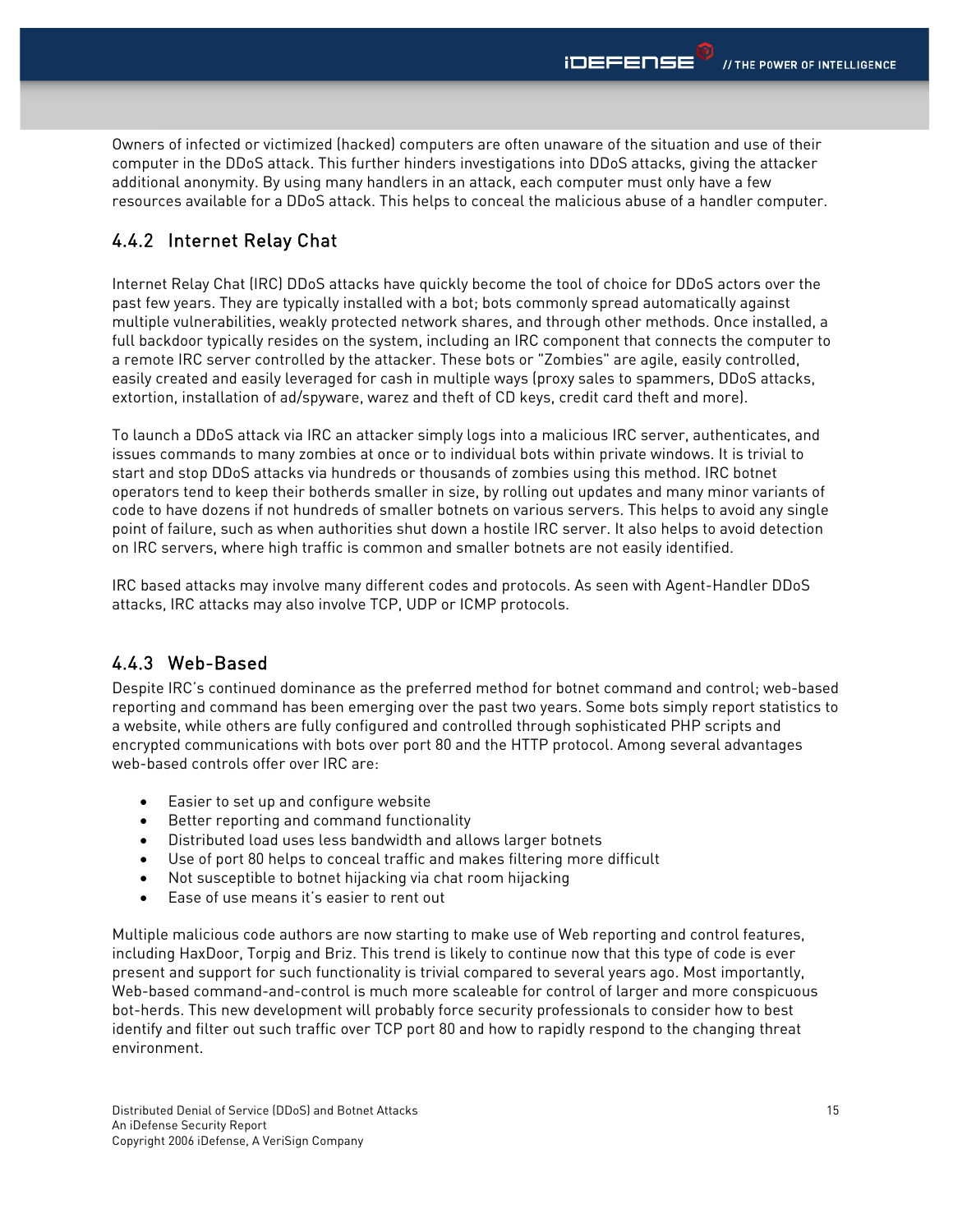## <span id="page-15-0"></span>4.5 Major Bot Families

IRC Bots are the most common form of malicious code used for DDoS attacks. These are normally semiautomated codes that can be carefully and remotely controlled by an attacker as a "robot." A significant increase in IRC bots began in 2004, as shown in the following graph and continues into 2006, exacerbated by the increased availability of bot source code on the underground. Highly prevalent bot families include AgoBot, Phatbot, Rbot, SDBot, SpyBot and others. MyNetWatchman, at

<http://www.mynetwatchman.com/tp.asp>, confirms this bot activity with current statistics from its global aggregate firewall project, which revealed in early 2006 that Sasser/Agobot/GenericBot is the most prevalent port traffic seen over TCP port 445:

| <b>PORT</b>    | Percentage | Legitimate Services            | <b>Potential Maliciousness</b> |
|----------------|------------|--------------------------------|--------------------------------|
| <b>TCP/445</b> | 29.2       | Microsoft SMB/CIFS             | Sasser/Agobot/GenericBot       |
| <b>TCP/139</b> | 26.0       | <b>NETBIOS Session Service</b> | *multiple                      |
| TCP/1434       | 9.1        | ms-sql-m                       | <b>SQL Slammer Worm</b>        |
| <b>TCP/135</b> | 8.6        | DCE endpoint resolution        | MSBlast/Nachi                  |
| TCP/1433       | 5.2        | Microsoft SQL                  | Spida Worm                     |
| <b>TCP/80</b>  | 3.0        | <b>HTTP</b>                    | Nachi/CodeRed/Nimda            |

The Honeynet Project estimates that as much as 80 percent of all traffic in their research was over TCP ports 445, 139, 135 and UDP port 137. This is largely due to both worm-driven "contagious" bots that spread over these ports and exploits that have emerged against such services in the past three years. Not coincidentally, these are the ports used for resource sharing on various versions of Microsoft's Windows 32-bit operating systems, making it a prime target application for persistent attacks.

Normally, bots attempt to compromise well-known vulnerabilities. Performing regular audits against network resources for these highly targeted services is critical to any well-defended network. The Honeynet Project identifies the following top bot-targeted vulnerabilities:

- 42 WINS (Host Name Server)
- 80 www (vulnerabilities in Internet Information Server 4 / 5 or Apache)
- 903 [NetDevil Backdoor](http://securityresponse.symantec.com/avcenter/venc/data/backdoor.netdevil.html)
- 1025 Microsoft Remote Procedure Call (RPC) service and Windows Messenger port
- 1433 ms-sql-s (Microsoft-SQL-Server)
- 2745 backdoor of Bagle worm [\(mass-mailing worm](http://securityresponse.symantec.com/avcenter/venc/data/w32.beagle.a@mm.html))
- 3127 backdoor of MyDoom worm [\(mass-mailing worm](http://securityresponse.symantec.com/avcenter/venc/data/w32.novarg.a@mm.html))
- 3306 MySQL UDF Weakness
- 3410 vulnerability in Optix Pro remote access trojan ([Optix Backdoor](http://www.diamondcs.com.au/index.php?page=archive&id=analysis-optixpro))
- 5000 upnp (Universal Plug and Play: MS01-059 [Unchecked Buffer in Universal Plug and Play](http://www.microsoft.com/technet/security/bulletin/ms01-059.mspx)  [can Lead to System Compromise\)](http://www.microsoft.com/technet/security/bulletin/ms01-059.mspx)
- 6129 dameware (Dameware Remote Admin - [DameWare Mini Remote Control Client Agent](http://www.dameware.com/support/security/bulletin.asp?ID=SB2)  [Service Pre-Authentication Buffer Overflow Vulnerability\)](http://www.dameware.com/support/security/bulletin.asp?ID=SB2)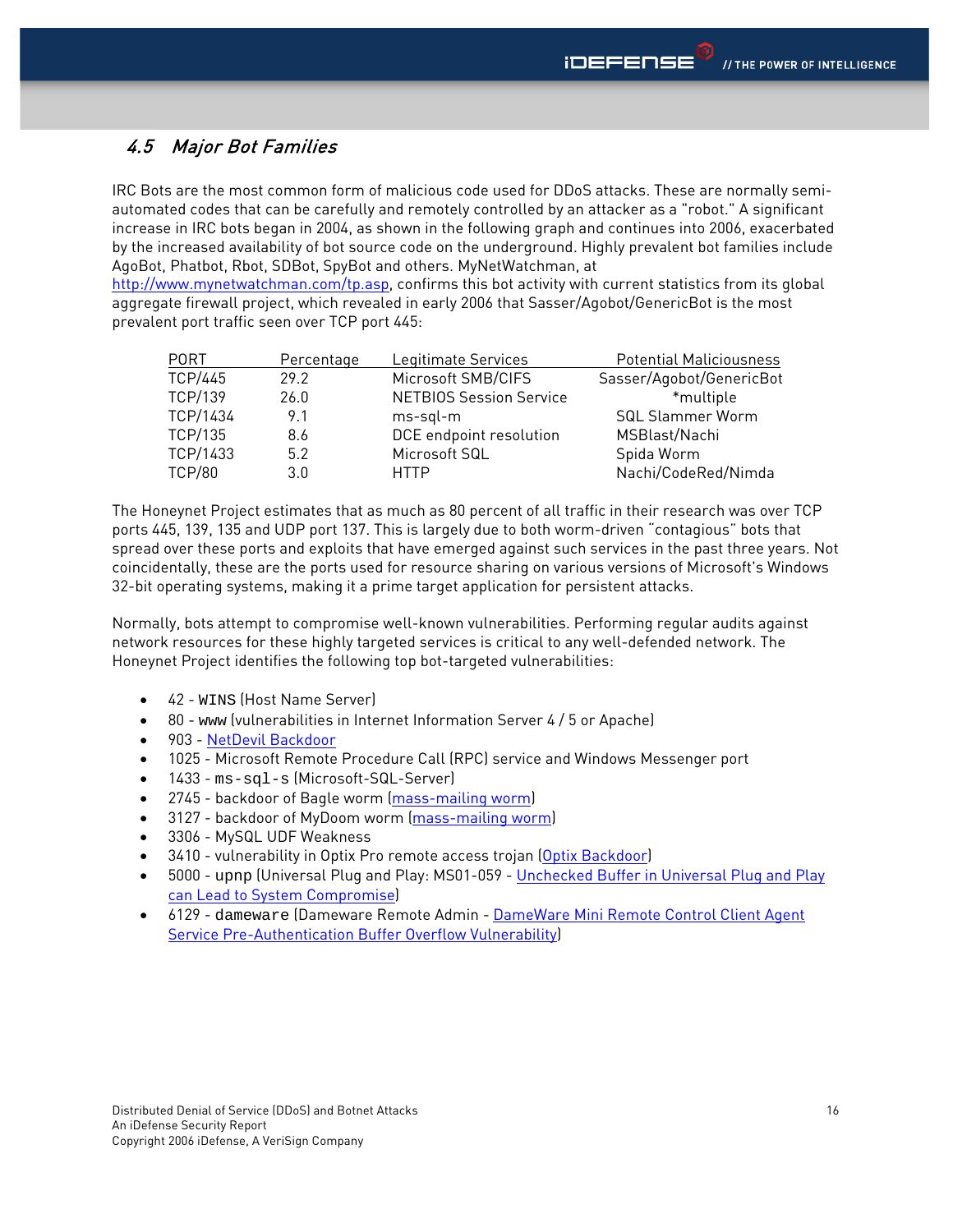## <span id="page-16-0"></span>5 Defense Against DDoS Attacks

The utility of different defenses against DDoS attacks vary greatly depending on the size of the target organization, the resources available and the strength of the attack. Ultimately, many defenses, once employed, can later be circumvented by the attacker. It has always been and remains easier for an attacker to adapt their attack vectors or simply increase the number of attacking bots than it is for the defenders to mitigate the attack, to increase resources, or to recover.

In this section, iDefense will discuss only the more modern DDoS attack components, including DoS tools such as Trin00, Tribe Flood Network, Stacheldraht, TFN2k, Shaft, Tinity and other more automated and highly destructive attacks carried out by large groups of zombie PCs or botnets. These botnets can include as few as several hundred zombies or as many as 400,000 or more hosts that carry out attacks through some sort of an automated malicious code or an IRC-based command-and-control structure or even the more advanced web-based control utilities.

Approaches to defending against DDoS attacks mostly fall into the categories of "prevention" (i.e., measures intended to make DDoS attacks impossible) and "mitigation" (or appropriate measures taken to successfully detect and react to an actual attack).

The use of hardware, consultants, outsourcing and other resources all offer avenues to aid in preventing and mitigating DDoS attacks. The length of a sustained attack can be a major variable and factor to consider when examining possible mitigation scenarios. The longer the attack, the more costly it can become to muster the resources to sustain an active defense. This can lead to costs in excess of the value of the service availability.

## 5.1 Case Study: DDoS Attack against US Financial Services Firm

In early 2004, a notable US financial company suffered a sustained DDoS attack caused by a worm that subsequently remained a significant issue for almost a year after the initial incident. iDefense conducted an interview with the company about the attack and how it was successfully countered. Details regarding the name of the code, the company and the attacker have been omitted from this report.

The attacks began in March 2004, when the company recorded levels of 2,300-2,600 server requests from the worm, which peaked over the summer to levels of 3,000-4,000. The attack died down after that, although occasional spikes in the hundreds were recorded. At the attack's peak, the attack consumed about 5-6 MB of the company's bandwidth, which was worrisome but nowhere near the company's limit.

The company used a Syslog appliance to manage firewall Syslog messages. A trigger was set to notify engineers of a possible DDoS attack at a level of 1,000. A watermark was set at about 50,000 requests within an 8-12 hour period to identify a potential DDoS attack. A "black list" was then implemented during rates of excessive traffic to successfully mitigate all attacks to date. About six legitimate users had been identified on this list and were removed following verification.

The company also initiated redirect implementation. A number of other, more sophisticated solutions were considered, but discarded as unnecessary. The greatest impact the worm had on the company was reportedly the labor hours spent to study and combat it. Although the attack continues (since some of the worms in question are still in the wild), the bandwidth consumed by it is now minimal.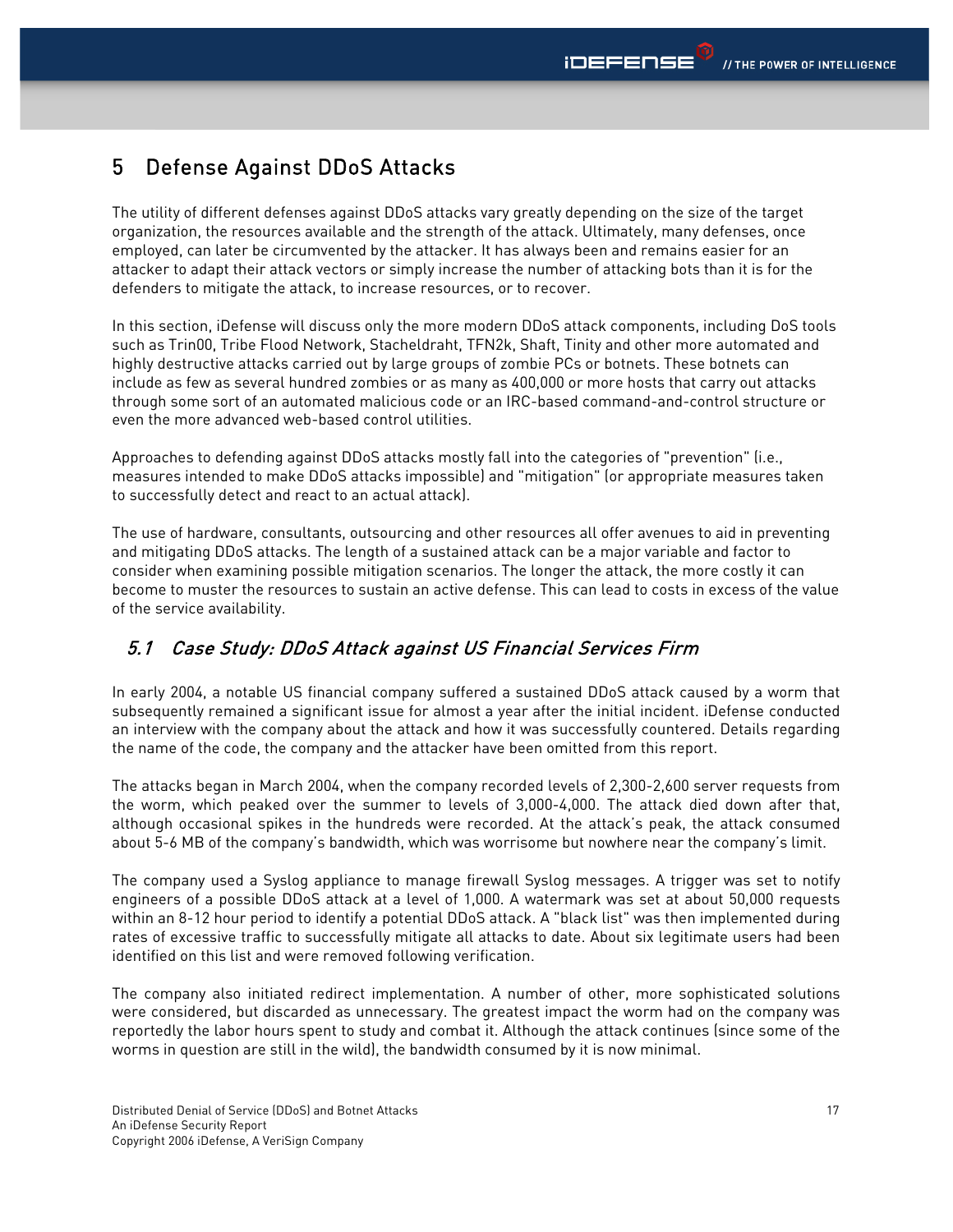<span id="page-17-0"></span>The company also contacted a variety of law enforcement agencies, working primarily with the New York City Cyber Crime Squad, who eventually confiscated computers in Canada and the US. Interestingly, the company's investigators determined that the worm initially spread from computers in the Middle East and South America, although they were never able to trace it to a specific individual.

A deep analysis of multiple variants of code used in the attack traced it back to a known malicious code author with a long hacktivist history. He is a Muslim who claims to be part of the Al Qaeda network. His motive may have been to target the economics of the US. Extensive research into the individual and his code, means and motives proves that he is not a terrorist but a sympathizer motivated by his religious and political ideals. His coding skills are not considered advanced but he is heavily networked within various underground communities.

While this actor's worms were not very successful in spreading, the DDoS attack did gain ground over a period of time and proved troublesome for the targeted organization. Eventually anti-virus software updates helped to curb prevalence of the worms and the company was able to identify specific packet filtering and other strategies useful in mitigating surges in DDoS activity. In the end, the company suffered the greatest expense in terms of labor hours required to assess and respond to the persistent attacks.

### 5.2 Internal Approaches to DDoS Mitigation

Internal approaches to prevent and mitigate DDoS attacks rely heavily upon well-trained, experienced staff members and potentially expensive appliances specially crafted to deal with DDoS situations.

This approach can lead to expensive purchases and requirements for additional personnel that may not be economical due to the variability of attack schedules and changing demands of attackers. The internal approach to defense relies heavily upon internal teams, resources and the regular reexamination of purchasing products, technologies, additional bandwidth purchasing adjustments and re-engineering network architecture to better handle attacks.

## 5.2.1 Adjusting Network Architecture and Rules to Mitigate DDoS Attacks

The simplest and most commonly implemented protection plan is to overprovision resources. Ensuring reserve bandwidth is an important component of resource planning due to the substantial increase in traffic caused by a DDoS attack, but planning must also account for the additional processing by the servers and routers. Ensuring that servers have the necessary hardware (network interfaces, processors, memory, etc.) to handle excess capacity if needed, will not only permit the network to tolerate a larger number of bad packets but also benefit end-users with higher daily performance. Although this approach will increase the likelihood of withstanding a moderate DDoS attack, it is not a sufficient defense strategy on its own.

Accurate packet filtering is the most desirable solution to a DDoS attack, but is difficult to attain. Ideally, the network would correctly identify and block all attack packets without impairing normal users. In reality, this is very difficult to achieve and success depends largely upon the location of the packet analysis algorithm within the network and the resources available to perform the analysis without impairing network performance. The closer the analysis is performed to the target node, the higher the accuracy, due to a larger proportion of attack packets to legitimate packets. In addition, the closer the packet identification is done to the target, the fewer the users that will be affected by false positive results. One of the disadvantages to this design is that attack packets continue to pass through the primary pipe, which does not reduce the strain on the rest of the network. If the attack is large enough to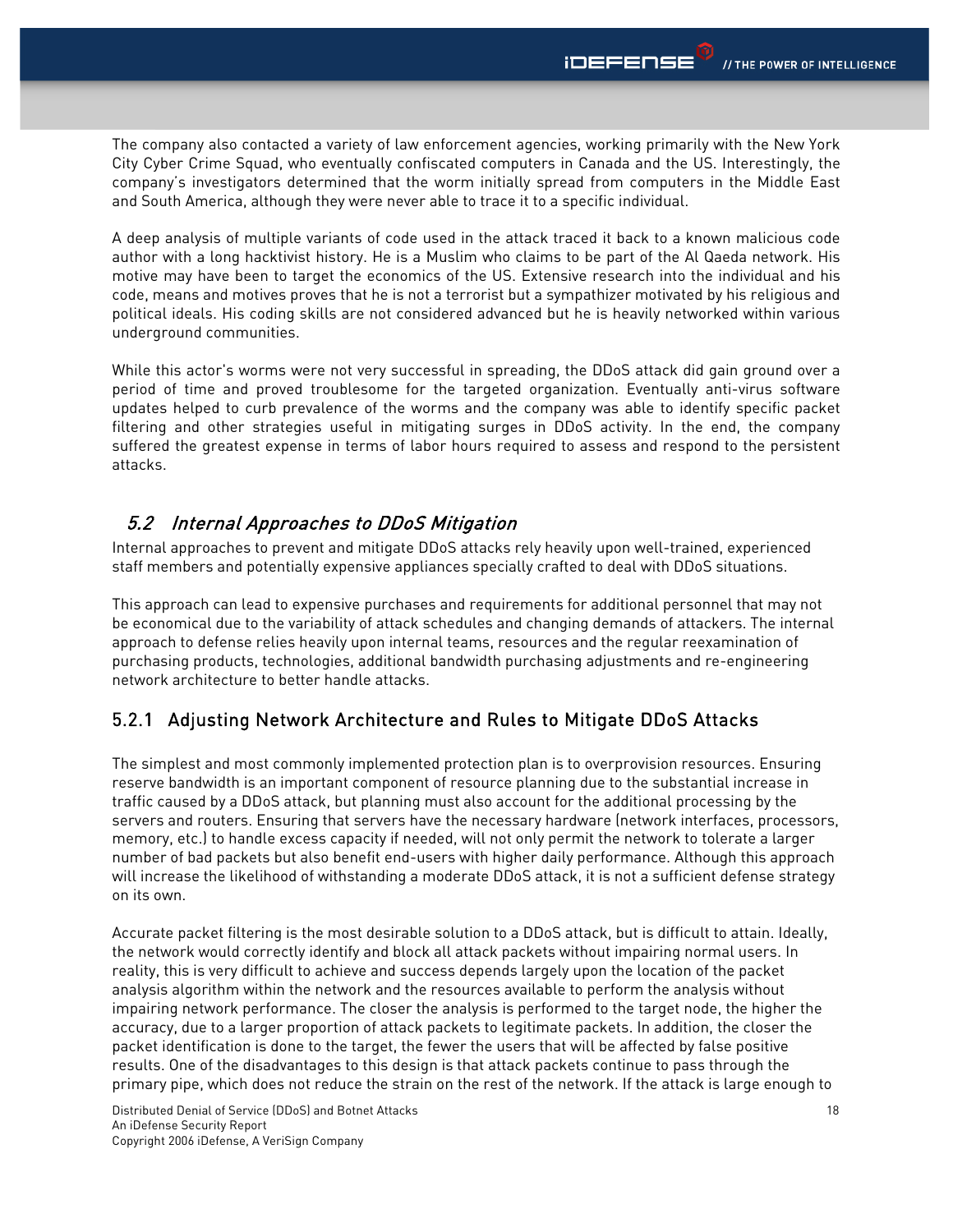<span id="page-18-0"></span>occupy a substantial portion of the available bandwidth, having packet filters after the choke point will provide insufficient protection.

Packet filtering at the point of network entry would have the benefit of reducing unnecessary network traffic and protecting the entire network. Unfortunately, the catch is increased levels of false positive results. As such, the costs and benefits of the two architectures will depend not only upon the specific network configuration but also on the specific circumstances of the attack.

Research is currently being conducted to increase packet analysis efficiency and accuracy with the aim of deploying such systems at central points of the Internet architecture. Although this research goal is admirable, it is likely that mitigation of widely distributed attacks would be best countered with distributed responses. Centralized packet filtering would require an extremely low tolerance for false positives to be practical, suggesting that DDoS defenses will need to remain close to the target node, at least in the near term.

### 5.2.2 DDoS-Ready ISPs and Over-Provisioning Resources

One commonly taken approach toward mitigating DDoS attacks is to simply maximize bandwidth to be larger than the attack itself. This simple approach requires that the upstream ISP has the bandwidth available and is willing to work with the target to mitigate any attack.

Many ISPs attempt to turn a server off or null-route the victim in the presence of a DDoS attack, usually to avoid collateral damage to other clients.

The following is a list of ISPs that market themselves as knowledgeable and willing to work with clients in "fighting through" DDoS attacks:

Cybercon: <http://www.cybercon.com/>

Based out of St. Louis Missouri, USA, Cybercon boasts great skills when dealing with DDoS attack, but is reportedly expensive.

DDoSProtection: <http://www.ddosprotection.com/>

Human monitoring service through its DDoS Shield product, this service boasts availability of a 100 Mbps mitigating channel.

EV1Servers: <http://www.ev1servers.net/>

EV1 servers utilize a technology called FireSlayer, which is a combination of EV-1 developed and commercially available anti-DDoS technologies to help protect its clients.

GigeServers: <http://www.gigeservers.com/>

Based out of Chicago, IL, GigeServers markets their ProxyShield technology in combination with a staff that claims more than nine years of experience dealing with DDoS attacks.

RackSpace: <http://www.rackspace.com/>

RackSpace claims to be capable in dealing with DDoS attacks and uses a Cisco-powered, Zero-Downtime Network™ that has unique self-healing attributes that allow them to deliver on a 100 percent infrastructure availability guarantee.

Staminus: <http://www.staminus.net/>

Distributed Denial of Service (DDoS) and Botnet Attacks An iDefense Security Report Copyright 2006 iDefense, A VeriSign Company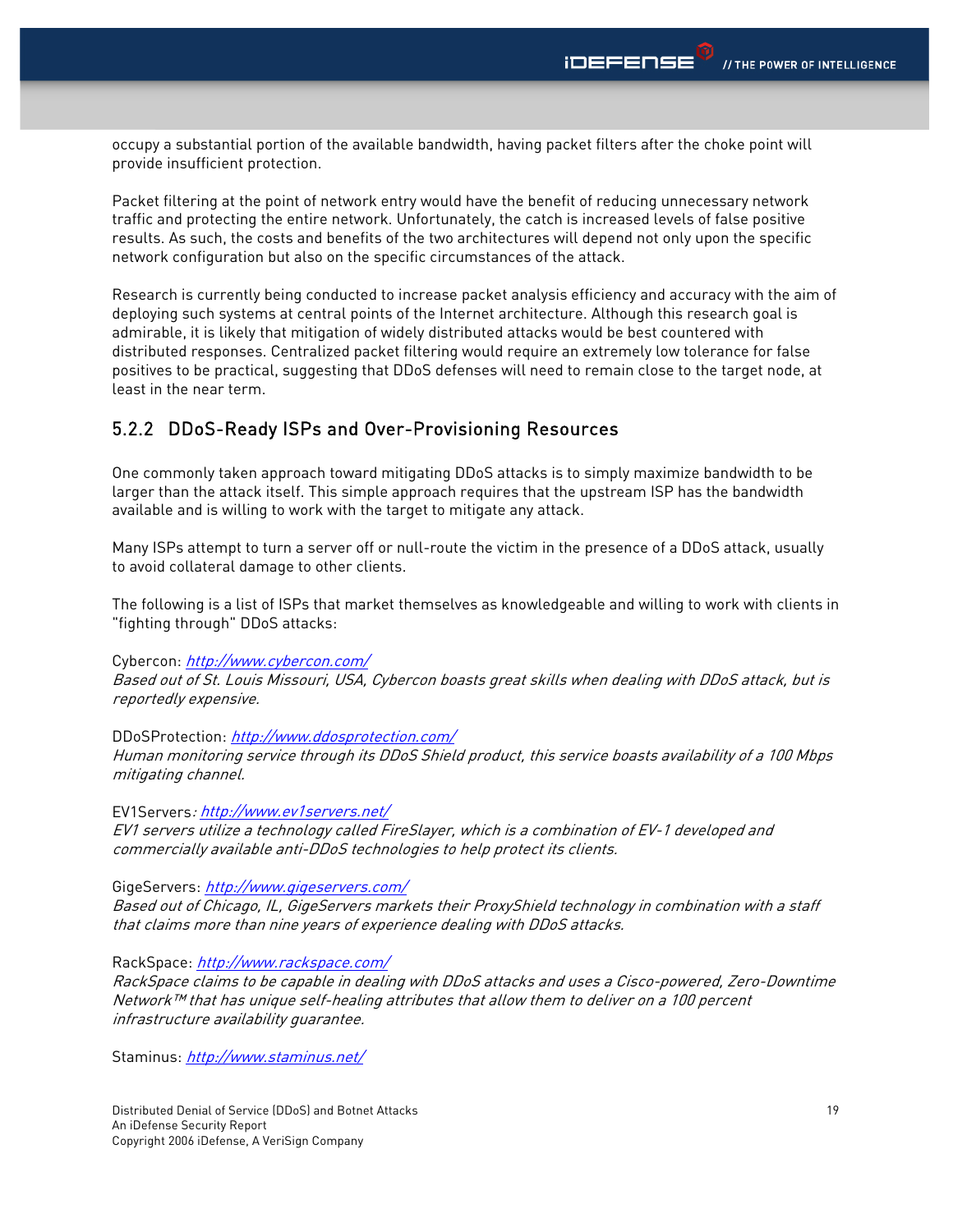<span id="page-19-0"></span>Staminus boasts about its dedicated servers with a 99.9 percent network uptime guarantee so you can have peace of mind.

#### The Planet: <http://www.theplanet.com/>

Based out of Dallas, Texas, it offers 19 Gbps available bandwidth using multiple commercial anti-DDoS technologies from Arbor networks, Cisco and Tipping Point.

AT&T-Internet Protect: [http://www.business.att.com/service\\_fam\\_overview.jsp?repoid=ProductSub-](http://www.business.att.com/service_fam_overview.jsp?repoid=ProductSub-Category&repoitem=eb_internet_protect&serv_port=eb_security&serv_fam=eb_internet_protect)[Category&repoitem=eb\\_internet\\_protect&serv\\_port=eb\\_security&serv\\_fam=eb\\_internet\\_protect](http://www.business.att.com/service_fam_overview.jsp?repoid=ProductSub-Category&repoitem=eb_internet_protect&serv_port=eb_security&serv_fam=eb_internet_protect) Claims a security alerting and notification service that offers advanced information regarding potential real-time attacks, this service also has a DDoS defense option that allows identification and mitigation within the AT&T backbone.

Broadwing- DDoS Mitigation Service: http://www.broadwing.com/ Large global provider with the ability to sell large amounts of bandwidth.

[COLT- IP Guardian:](http://www.colt.net/news/data/2005/1/02/colt_protects_businesses_against_rise_in_computer_attacks__none.html) <http://www.colt.net/>

Colt is a Pan-European provider of business communications services and solutions. The IP Guardian service utilizes commercial Cisco XT 5650 Guards and Arbor Peakflow monitors to mitigate DDoS attacks.

TELUS- Managed DoS Services:

http://businesscontent.telus.com/webcontent/content/Products/internetData/secureNetworking/manage dDDoS.jsp;:Gbie

Telus markets itself as a managed DDoS provider keeping networks up through monitoring and response.

### 5.3 External Approaches to DDoS Mitigation

Outside experience can provide timely implementation of a robust anti-DDoS strategy by using the experience of DDoS specialists. Combining the knowledge of outside DDoS expertise with internal network expertise, the solution will likely be more robust and will avoid the expensive learning curve of a home-grown anti-DDoS system. In addition to being able to provide guidance in developing an anti-DDoS strategy, many of the following companies offer emergency response services to assist in mitigating an ongoing DDoS attack. Looking to outside consultants may be a viable option if internal expertise is not already available.

### 5.4 Anti-DDoS Companies and Consultants

### 5.4.1 Prolexic Technologies

#### <http://www.prolexic.com/>

Prolexic is headquartered in Miami, and was formerly called DigiDefense International. Prolexic appears to be the leader in private consulting regarding DDoS-related threats. Members of the Prolexic team have been named in many operations involving successful mitigation of DDoS attacks. Its current CTO Barrett Lyon is fairly well known in the security scene, and once mitigated a particularly high-profile extortion attack, which was covered in an article found at: [http://www.prolexic.com/news/20050501](http://www.prolexic.com/news/20050501-csomagazine.php) [csomagazine.php](http://www.prolexic.com/news/20050501-csomagazine.php) .

Prolexic is currently waiting for patent approval on what it calls an Intrusion Prevention Network (IPN) that offers "clean pipe" DDoS mitigation services. Additionally, Prolexic offers a four-part DDoS security assessment to prove its worth against other commercial approaches to DDoS protection and mitigation.

Distributed Denial of Service (DDoS) and Botnet Attacks An iDefense Security Report Copyright 2006 iDefense, A VeriSign Company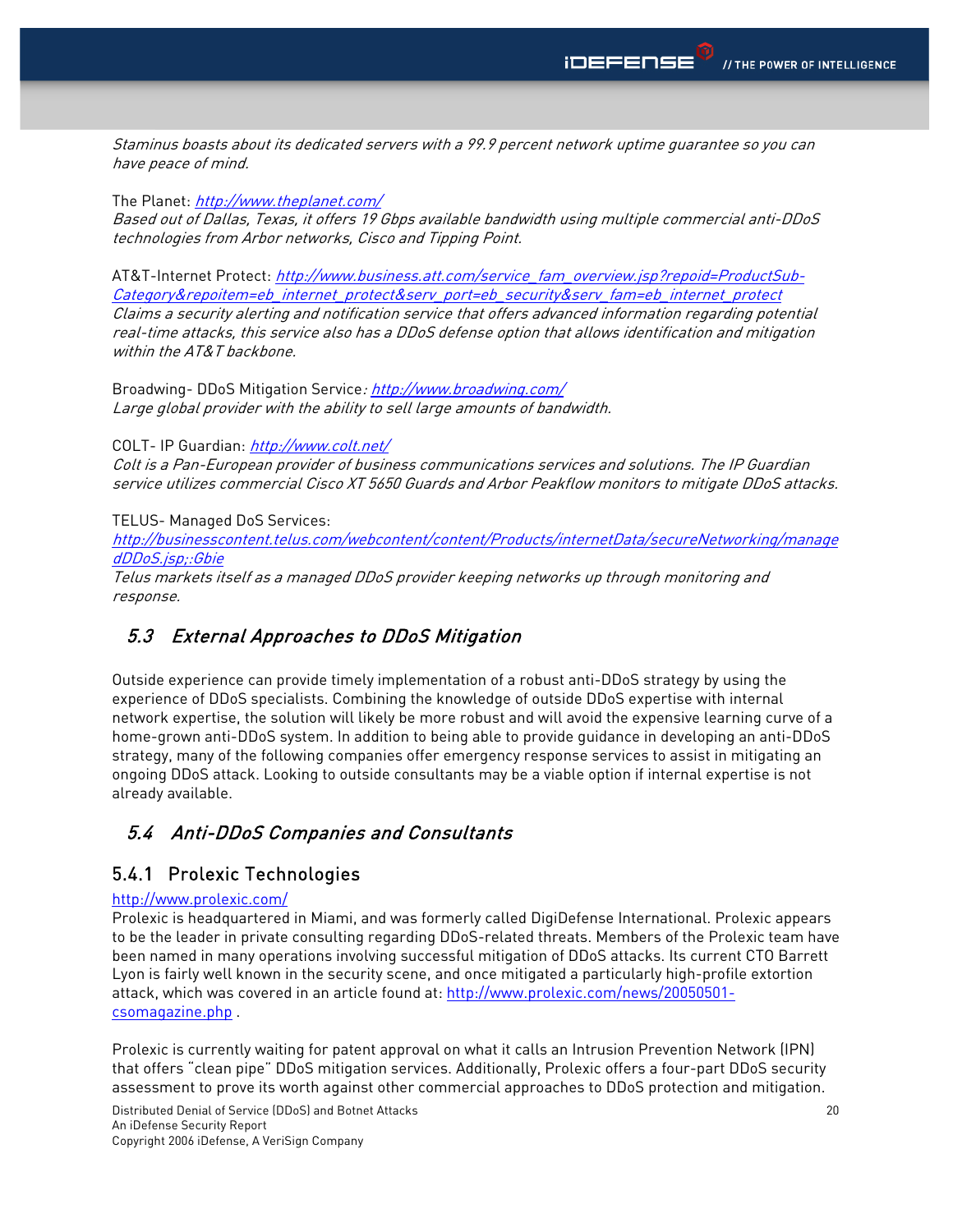<span id="page-20-0"></span>Prolexic markets its services as an end-all solution to DDoS attacks, beyond what cookie-cutter manufactured conventional appliances can offer.

### 5.4.2 Black Lotus

#### <http://www.blacklotus.net/ddos/>

While attempting to contact Black Lotus for details into its anti-DDoS technology and services, iDefense received no answer. There is no confirmation on the effectiveness of this solution or indeed its legitimacy.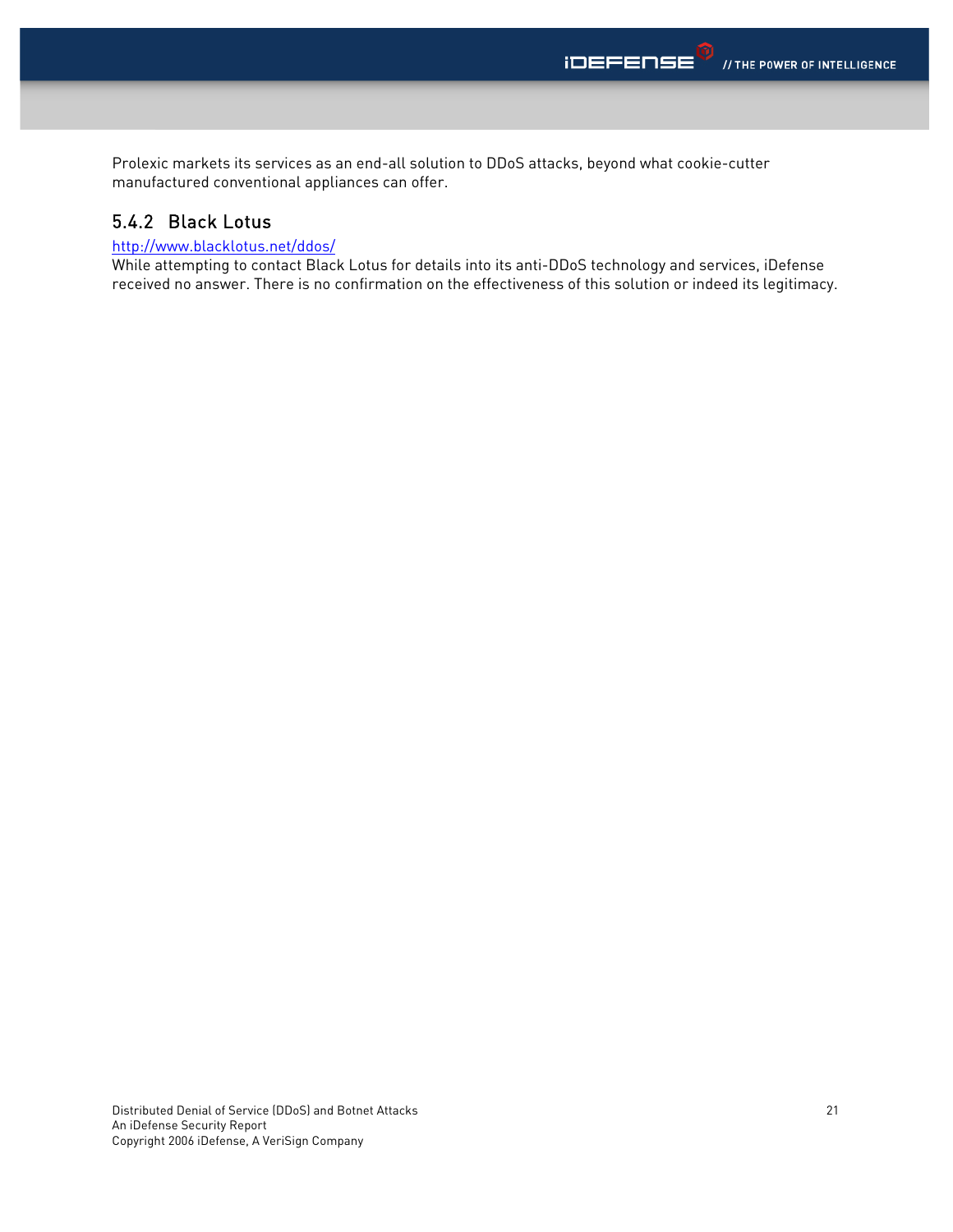## <span id="page-21-0"></span>6 Conclusion

As can be seen, no array of purchasable countermeasures, hardware, software or "solutions" can ensure the prevention of a DDOS attack. Indeed, the vast majority of the mitigation tools listed in this document are of no substance or power; they exist simply because so many undereducated DDoS victims are desperate for help. A determined attacker can launch such an attack against the largest networks anywhere. That said, Prolexic and Arbor Networks are the recognized leaders in the field of DDoS mitigation, although procurement of their services is a considerable expense, ranging in excess of \$100,000 dollars for a significant attack on a large company. Indeed, with the advent of DNS recursionamplification, attackers could conceivably disrupt a victim's Web presence for months, potentially causing some businesses to fail.

Just because a bot herder could attack the largest networks, does not necessarily mean that such an attack will occur. Determined attackers will almost always have some reason driving them. Having such a motive narrows the range of suspected attackers, and therefore increases the chances of identifying them. Bot herders can make thousands of dollars per week extorting relatively modest sums from small companies while incurring little risk of identification. Bot herders know that attacking a big company means conjuring the focused enmity of very wealthy and skilled organizations. The risk is simply not worth it.

Thus, if a bot herder wished to attack a major corporation, it would likely be for some reason other than extortion. This leaves political motivations, youthful mischief and insider revenge. While the revenge motive can be a powerful one, it is also the most easily detected, a condition deterring many such attackers. Youthful mischief is also a possibility, but such attacks are more randomly selected than others, making these unlikely to occur, but quite serious if they do occur. Again, attacker identification is very expensive but is generally easier to do so against adolescent thrill seekers who, despite their considerable skill, often do not have enough experience to know how to cover their tracks. This is illustrated nicely in the case of MafiaBoy, the Canadian hacker who successfully used a DDoS to attack Yahoo!, Amazon and other e-commerce giants in 2000.

Regarding effective mitigation strategies, most large networks are likely well-resourced enough to fend off most DDoS attacks and are not likely to suffer the largest, although DNS recursion-amplification attacks could prove an exception. The utility of any given product or solution will be based in part on its cost. Even using conservative estimates, iDefense sees no technologies that could usefully increase large corporate defenses by more than a marginal degree. However, one cannot rule out the possibility of an attack of hitherto unknown size and sophistication and a company's internal inability mitigate the attack. Thus, iDefense recommends Prolexic and Arbor unless government agencies and insurance companies are available to lend support.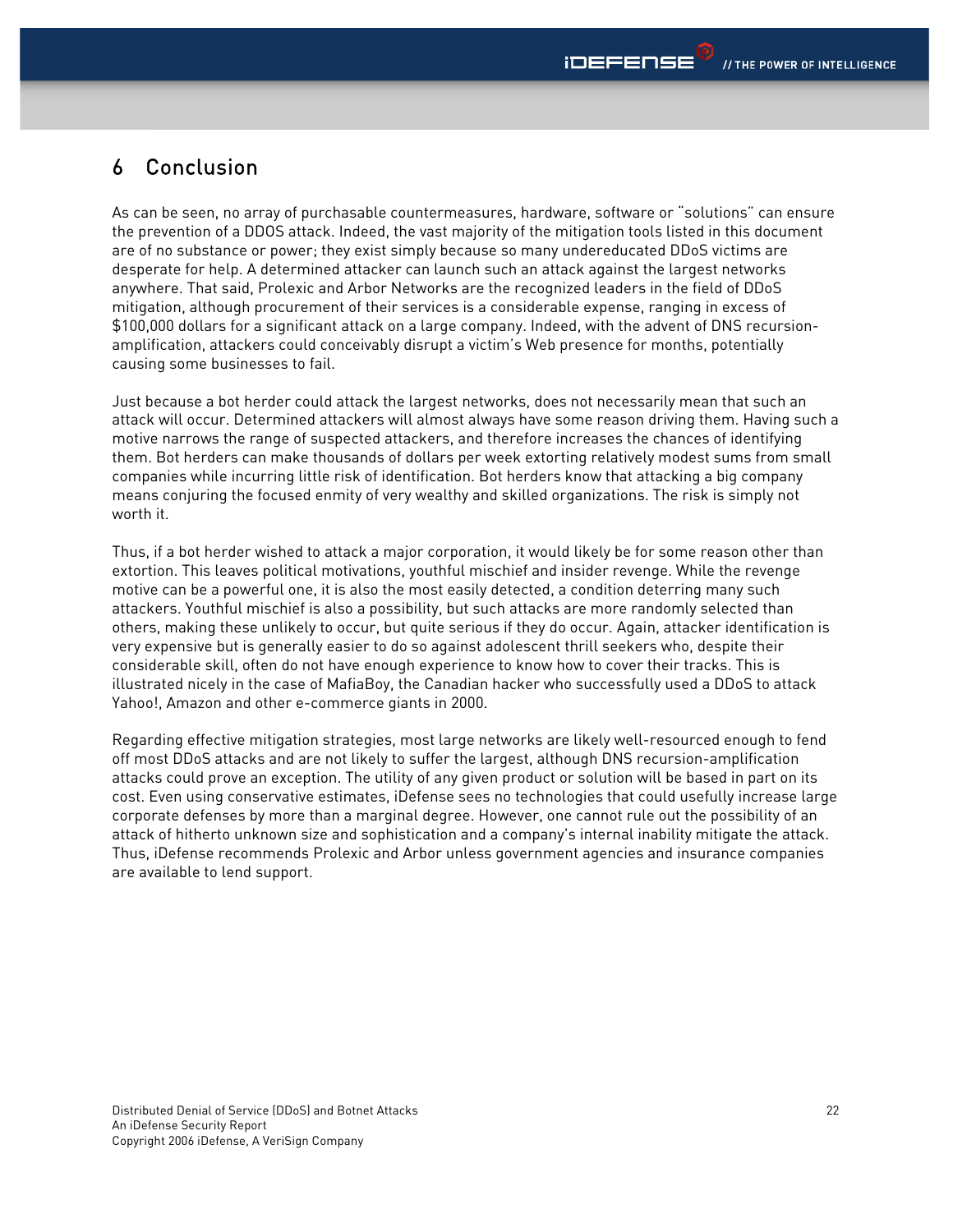## <span id="page-22-0"></span>Appendix A - Anti-DDoS Technologies

The following are anti-DDoS technologies that compose the key players and the smaller, not-so-wellknown individual companies in the appliance market. DDoS appliances are but one component in the fight against DDoS technology; attackers are constantly performing their own testing in attempts to find ways to break or work around the defensive measures provided by these devices. In some instances, the only way to truly combat large DDoS attacks is through combinations of appliances with professional services and a solid partnership with the ISP.

(Note: Every appliance has a physical limitation on traffic load and could be susceptible to large ongoing DDoS attacks.)

#### Arbor Networks

#### Arbor Networks PeakFlow SP: (Perimeter Defense)

[http://www.arbornetworks.com/products\\_sp.php](http://www.arbornetworks.com/products_sp.php) Peakflow SP is a scalable platform that claims to be able to secure networks from DDoS attacks and worm outbreaks and provide operational reports for things like traffic utilization and routing events from a single device.

The PeakFlow SP appliance: Detects and mitigates DDoS attacks Detects and mitigates worm outbreaks Delivers network-wide traffic topology information and traffic data Aggregates network traffic Practical route analytics Allows reports to be obtained via XML, CSV, XLS or HTML

#### Arbor Networks PeakFlow X: (Internal Defense)

#### [http://www.arbornetworks.com/products\\_x.php](http://www.arbornetworks.com/products_x.php)

The PeakFlow X system utilizes both a collector and a controller appliance. The concept is to establish a baseline of acceptable use within networked devices and resources; if anything falls outside of this, it is flagged. This is a sound approach to monitoring internal network activity.

The PeakFlow X appliance: Can potentially stop emerging threats Recognizes appropriate traffic levels in the event of attack Segments and hardens network resources Contains automatic update option

#### Analysis of Arbor Network Technologies

Arbor Network's PeakFlow SP and PeakFlow X are well-known anti-DDoS technologies that are heavily implemented by some of the largest DDoS-ready ISPs. Reviews of these appliances have shown them to perform well in certain circumstances.

#### Captus Networks

[http://www.captusnetworks.com/products/ips\\_4000.html](http://www.captusnetworks.com/products/ips_4000.html)

Distributed Denial of Service (DDoS) and Botnet Attacks An iDefense Security Report Copyright 2006 iDefense, A VeriSign Company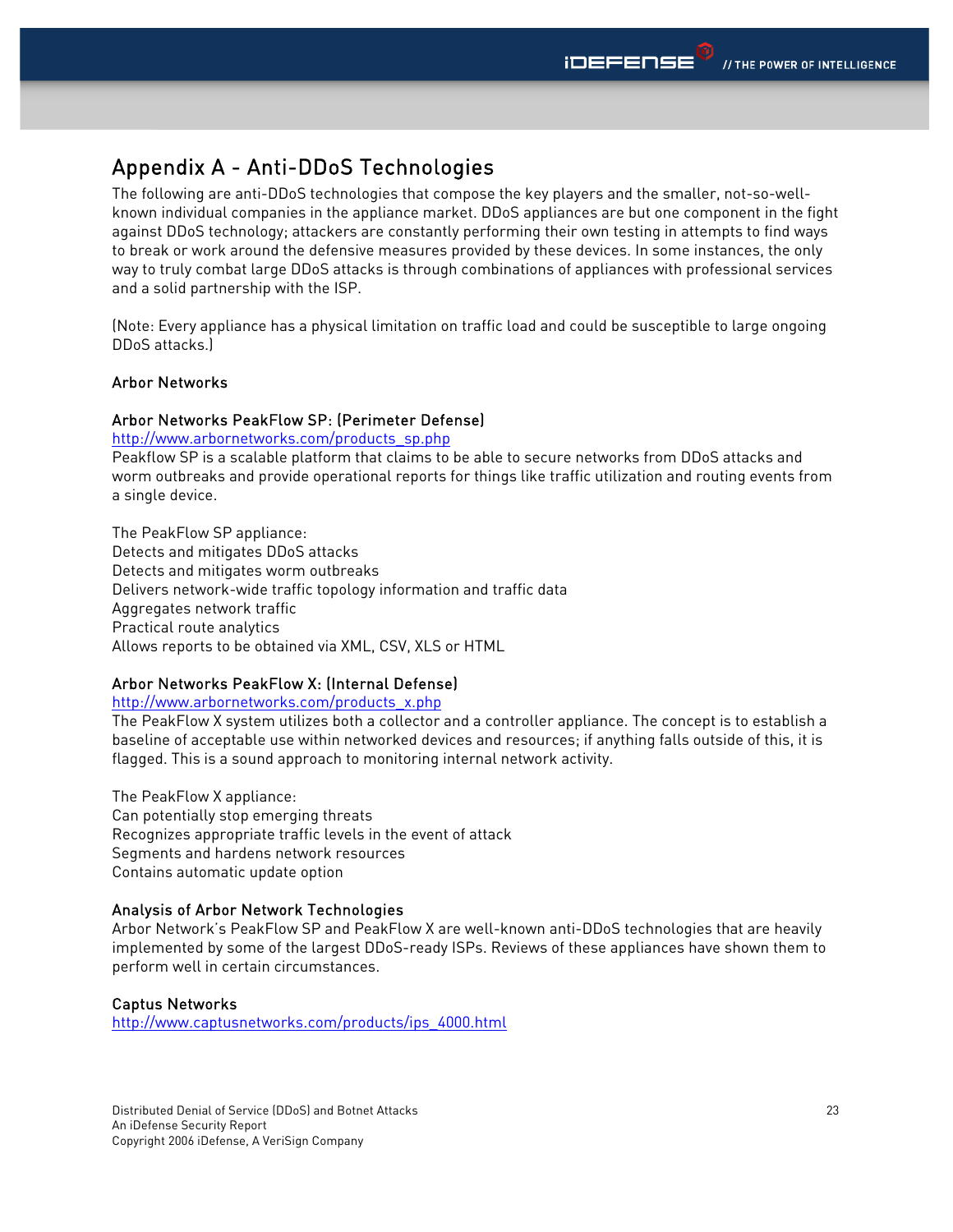#### Captus IPS 4000

Captus's IPS 4000 claims to recognize DDoS traffic before it reaches the protected network. The appliance attempts to remove packets from the data stream before the routers and firewalls can be disrupted.

Features include:

Threat validation, including screening against multiple policies Traffic screening that assesses the context of each traffic flow Controlled responses based on event types and severity Successive iteration of responses to achieve the desired outcome Rich policy options for advanced administration Real-time response capabilities

#### Analysis of Captus Networks

Captus Networks is a major player within the mitigation of DDoS attack market. Multiple reviews have given the Captus Networks IPS 4000 high ratings, showing that it can perform well in various scenarios.

#### Cisco Systems

#### Cisco Guard XT 5650

#### <http://www.cisco.com/en/US/products/ps5894/index.html>

The XT 5650 offers multi-gigabit performance to protect against DDoS through per-flow-level attack analysis. The appliance also identifies and mitigates specific attack traffic. For the best defense against DDoS attacks, Cisco recommends that the XT 5650 be combined with the Cisco Traffic Anomaly detector XT.

Features include:

Two versions supporting 10/100/1000BASE-T Ethernet and 1000BASE-SX multimode fiber optic Processes attack traffic at speeds up to 1 full gigabit per second. Anomaly recognition Source verification Anti-spoofing technology Cisco "Zombie Killer" technology

#### Analysis of Cisco Systems

The Cisco Guard anti-DDoS technologies are rated highly by ISPs as being capable in aiding to mitigate DDoS attacks.

#### Mazu Networks

#### Mazu Profiler

#### <http://www.mazunetworks.com/solutions/internal/>

Behavior-based network security appliance designed to protect internal networks. This system analyzes the behavior of hosts in the network instead of threat signatures to detect threats.

Features include; Real-time network data Detailed impact analysis creation Rogue service termination Policy enforcement Policy optimization

Distributed Denial of Service (DDoS) and Botnet Attacks An iDefense Security Report Copyright 2006 iDefense, A VeriSign Company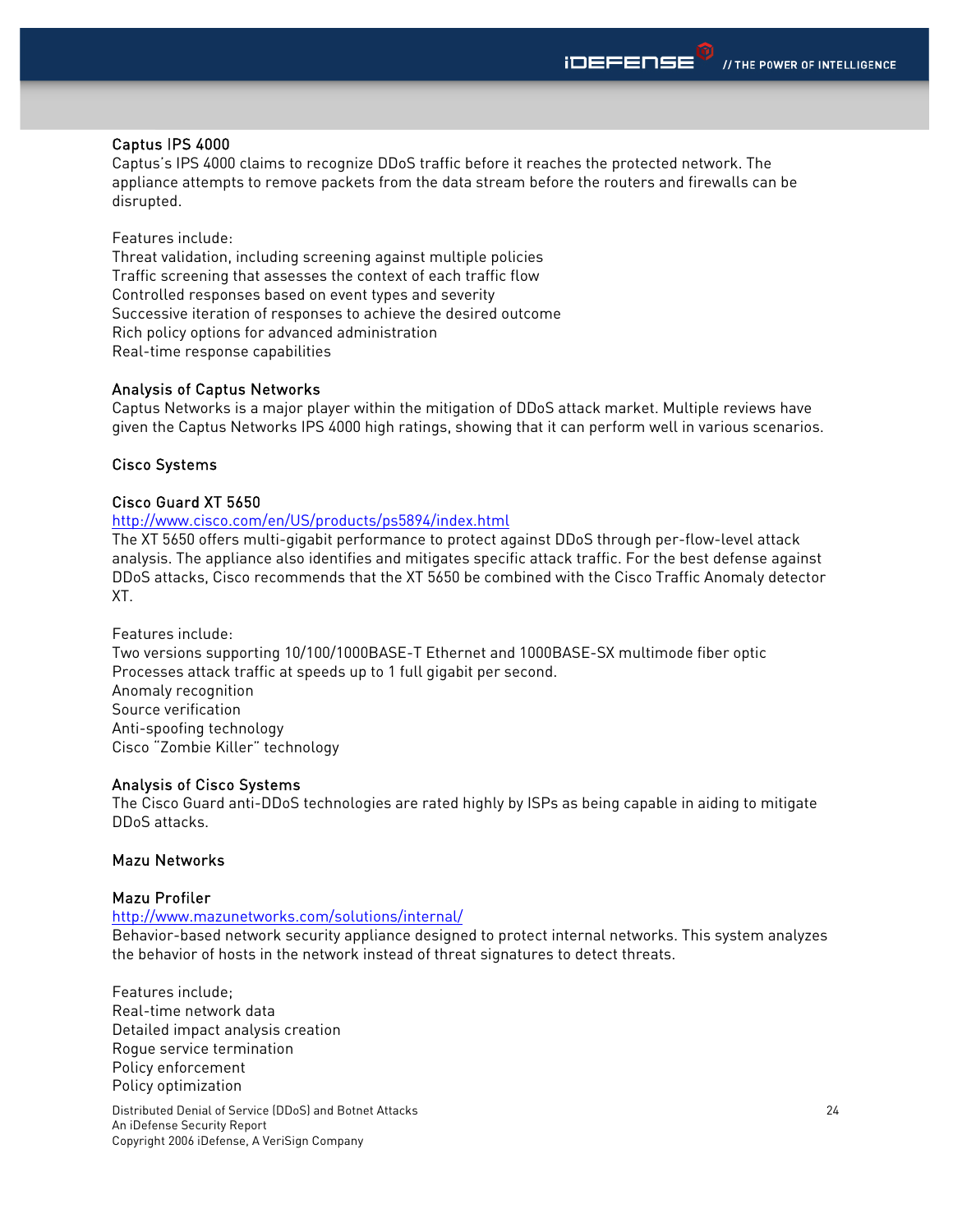#### Mazu Enforcer

#### <http://www.mazunetworks.com/solutions/perimeter/>

Mazu Enforcer is a heuristic-based perimeter appliance that watches for network congestion caused by threats. The appliance then singles out individual packets to filter them. Mazu claims the Enforcer can dynamically adept its filtering behavior throughout the lifecycle of a sustained DDoS attack.

Features include: Administrator notification capabilities Packet analysis and tracking Flood mitigation using datagram protocols UDP, ICMP and SYN flood mitigation Fragmentation mitigation

#### Analysis of Mazu Networks

The Profiler and Enforcer appliances by Mazu Networks appear to be textbook approaches to tackling the DDoS threat.

#### Minor Players

#### McAfee

IntruShield: [http://www.mcafee.com/us/products/mcafee/network\\_ips/intrushield\\_appliances.htm](http://www.mcafee.com/us/products/mcafee/network_ips/intrushield_appliances.htm) IntruShield is a network IPS appliance integrating McAfee patented detection techniques with multigigabit capabilities.

#### Cs3 Inc.

MANAnet Shield [http://www.cs3-inc.com/ps\\_shield.html](http://www.cs3-inc.com/ps_shield.html) MANAnet Router [http://www.cs3-inc.com/ps\\_router.html](http://www.cs3-inc.com/ps_router.html) MANAnet Firewall

[http://www.cs3-inc.com/ps\\_fw.html](http://www.cs3-inc.com/ps_fw.html)

## MANAnet Reverse Firewall

[http://www.cs3-inc.com/ps\\_rfw.html](http://www.cs3-inc.com/ps_rfw.html)

#### MANAnet FloodWatcher

#### <http://www.cs3-inc.com/floodwatcher.html>

MANAnet Infrastructure level DDos Defense products work in combination to thwart DDoS attacks. The Shield, Router, Firewall, Reverse Firewall and FloodWatcher work together to create an in-line and outof-line DDoS monitoring protection system both inside and outside the protected network.

## F5 Networks Inc.

BIG-IP <http://www.f5.com/products/bigip/> BIG-IP is a fast level 7 switch with built-in DoS protection.

#### Fortinet Fortigate series

#### <http://www.fortinet.com/products/>

Fortigate is a series of products described as ASIC or accelerated multi-threat security systems. This is Fortinet's approach to the real-time network protection system.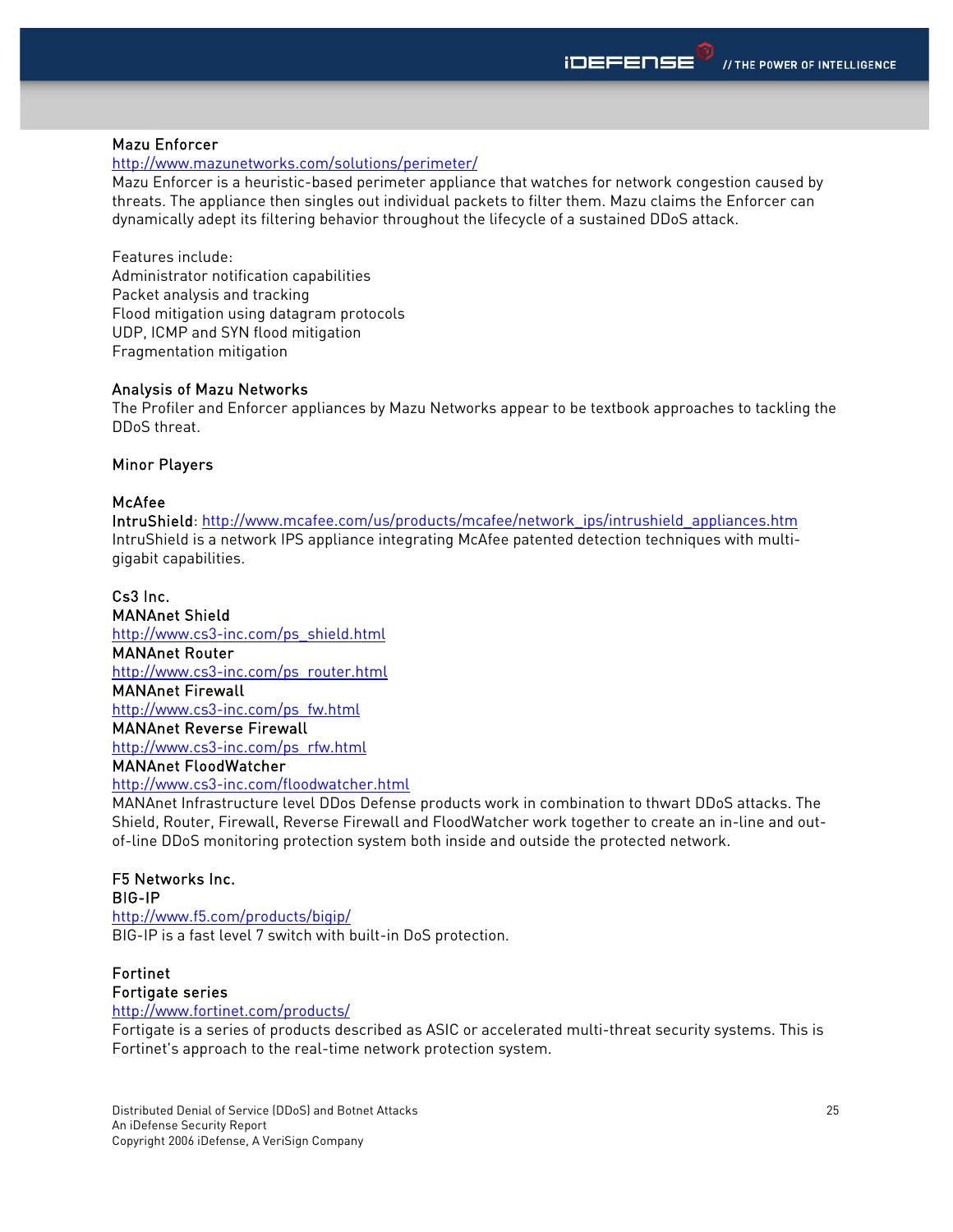#### Foundry Networks

Switch BigIron: <http://www.foundrynet.com/products/l3backbone/bigiron/index.html> Router NetIron: <http://www.foundrynet.com/products/routers/index.html> **ServerIron** 

<http://www.foundrynet.com/products/webswitches/serveriron/index.html>

Foundry Networks markets the \*Iron products as high-bandwidth, fast-switching routing technology that has bandwidth capability to handle DoS attacks.

#### Juniper Networks

#### Netscreen firewalls and Routers

<http://www.juniper.net/products/integrated/>

The Juniper Networks series of Netscreen products offer built-in DoS mitigation functions.

#### Melicor Inc.

#### Cyber Warfare Defense Layer

<http://www.ddos.com/index.php?content=products/content.html>

Melicor's Cyber Warfare Defense Solutions are built upon Barbican technology, which is an in-house technology specifically for DoS mitigation and real-time network protection.

#### Citrix

#### NetScaler Application Delivery Systems

<http://www.citrix.com/English/ps2/products/product.asp?contentID=21679>

NetScalar application delivery solutions offer many features, including attack defense in a single-network appliance.

#### Radware

#### Radware Application Security Solutions

<http://www.radware.com/content/solutions/application-security/Default.asp>

Radware provides integrated intrusion prevention and DoS protection with its APSolute OS and Defense Pro systems, based on behavior- and signature-based technologies.

#### Tipping Point

#### TippingPoint Intrusion Prevention Systems

#### [http://www.tippingpoint.com/technology\\_dos.html](http://www.tippingpoint.com/technology_dos.html)

Tipping Point offers DoS protection through its appliance against SYN and established connection floods.

#### Green Gate Labs DDoS-Guard Product

#### <http://www.greengatelabs.at/>

The DDoS-Guard product claims to be effective against 1,500,000 packets per second.

#### TopLayer Attack Mitigator IPS

#### <http://www.toplayer.com/>

Attack Mitigater ISP is primarily an Intrusion Protection System with built-in DDoS protection mechanisms.

#### Webscreen

### Webscreen family of Network security products

<http://www.webscreen-technology.com/products.html>

Distributed Denial of Service (DDoS) and Botnet Attacks An iDefense Security Report Copyright 2006 iDefense, A VeriSign Company